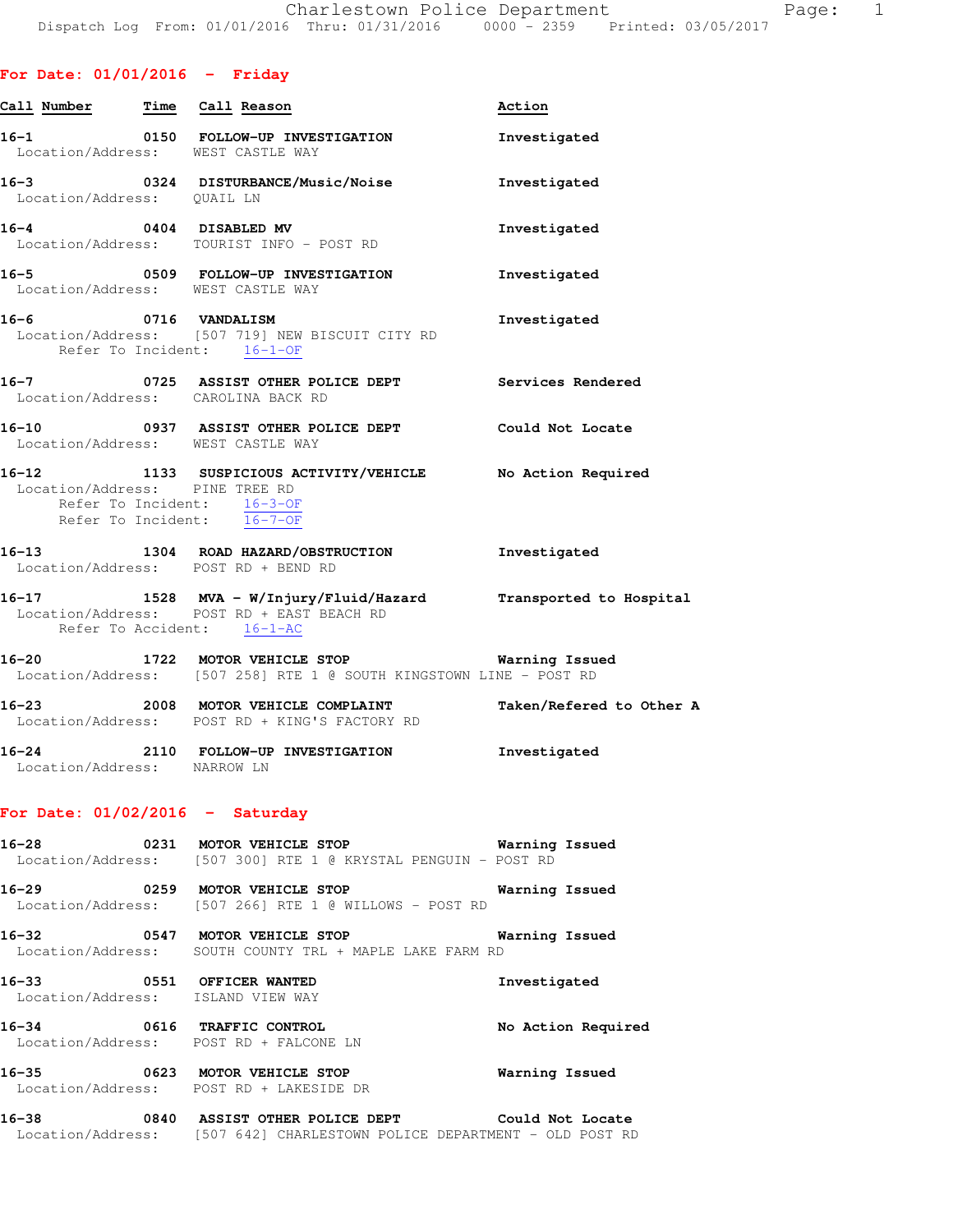| 16-39 0906 LARCENY<br>Location/Address: SAND PLAIN RD<br>Refer To Incident: 16-8-OF |         |                                                                                                                                                                                                                                                                              | Investigated      |
|-------------------------------------------------------------------------------------|---------|------------------------------------------------------------------------------------------------------------------------------------------------------------------------------------------------------------------------------------------------------------------------------|-------------------|
| Location/Address: PINE TREE RD<br>Refer To Incident: 16-7-OF                        |         | 16-41 0959 FOLLOW-UP INVESTIGATION Investigated                                                                                                                                                                                                                              |                   |
|                                                                                     |         | 16-42 1114 SUSPICIOUS ACTIVITY/VEHICLE Investigated<br>Location/Address: [507 72] CUMBERLAND FARMS - OLD POST RD                                                                                                                                                             |                   |
|                                                                                     |         | 16-43 1155 ROAD HAZARD/OBSTRUCTION Services Rendered<br>Location/Address: [507 261] RTE 1 @ STATE GARAGE - POST RD                                                                                                                                                           |                   |
|                                                                                     |         | 16-46 1313 VANDALISM<br>Location/Address: NEW BISCUIT CITY RD                                                                                                                                                                                                                | Investigated      |
| Location/Address: WOODLAND DR                                                       |         | 16-47 1333 ANIMAL COMPLAINT                                                                                                                                                                                                                                                  | Services Rendered |
| Location/Address: OLD POST RD                                                       |         | 16-48 1334 ASSIST CITIZEN                                                                                                                                                                                                                                                    | Investigated      |
|                                                                                     |         | 16-50 1557 TRAFFIC CONTROL<br>Location/Address: POST RD + WEST BEACH RD                                                                                                                                                                                                      | Services Rendered |
|                                                                                     |         | 16-51 1653 LARCENY<br>Location/Address: [507 218] SMALL AXE PRODUCTIONS - OLD POST RD                                                                                                                                                                                        | Investigated      |
|                                                                                     | Age: 20 | 16-52 1929 COMPLAINT<br>Location/Address: [507 699] SHANNOCK RD<br>Refer To Arrest: 16-1-AR<br>Arrest: GOOD, ZACHARY D<br>Address: 304 OLD COACH RD CHARLESTOWN, RI<br>Charges: DOMESTIC-DISORDERLY CONDUCT<br>DOMESTIC-SIMPLE ASSAULT/BATTERY<br>Refer To Incident: 16-4-OF | Investigated      |

**16-56 2307 PSYCHOLOGICAL EMERGENCY Transported to Hospital**  Location/Address: GREENWOOD WAY

#### **For Date: 01/03/2016 - Sunday**

| 16–63             |      | 0603 ALARM, FIRE                           | <b>False Alarm</b> |
|-------------------|------|--------------------------------------------|--------------------|
| Location/Address: |      | LOU AVE                                    |                    |
| $16 - 73$         | 1256 | MOTOR VEHICLE STOP                         | Warning Issued     |
| Location/Address: |      | $[507 261]$ RTE 1 @ STATE GARAGE - POST RD |                    |

**16-74 1423 MVA - Minor Report Taken**  Location/Address: [507 271] RTE 1 @ MICHAEL'S - POST RD

Refer To Accident: 16-2-AC

**16-75 1613 SERVE WARRANT Could Not Locate**  Location/Address: OLD COACH RD

**16-76 1641 MOTOR VEHICLE STOP Warning Issued**  Location/Address: SOUTH COUNTY TRL + WHIPPLE DR

**16-77 1652 FOLLOW-UP INVESTIGATION Services Rendered**  Location/Address: [507 80] FANTASTIC UMBRELLA FACTORY - OLD POST RD

**16-78 1700 DUMPING VIOLATIONS Investigated**  Location/Address: [507 329] BURDICKVILLE RAILROAD BRIDGE - BURDICKVILLE RD

**16-79 1832 TRAFFIC CONTROL Services Rendered**  Location/Address: SOUTH SHORE MENTAL HEALTH - POST RD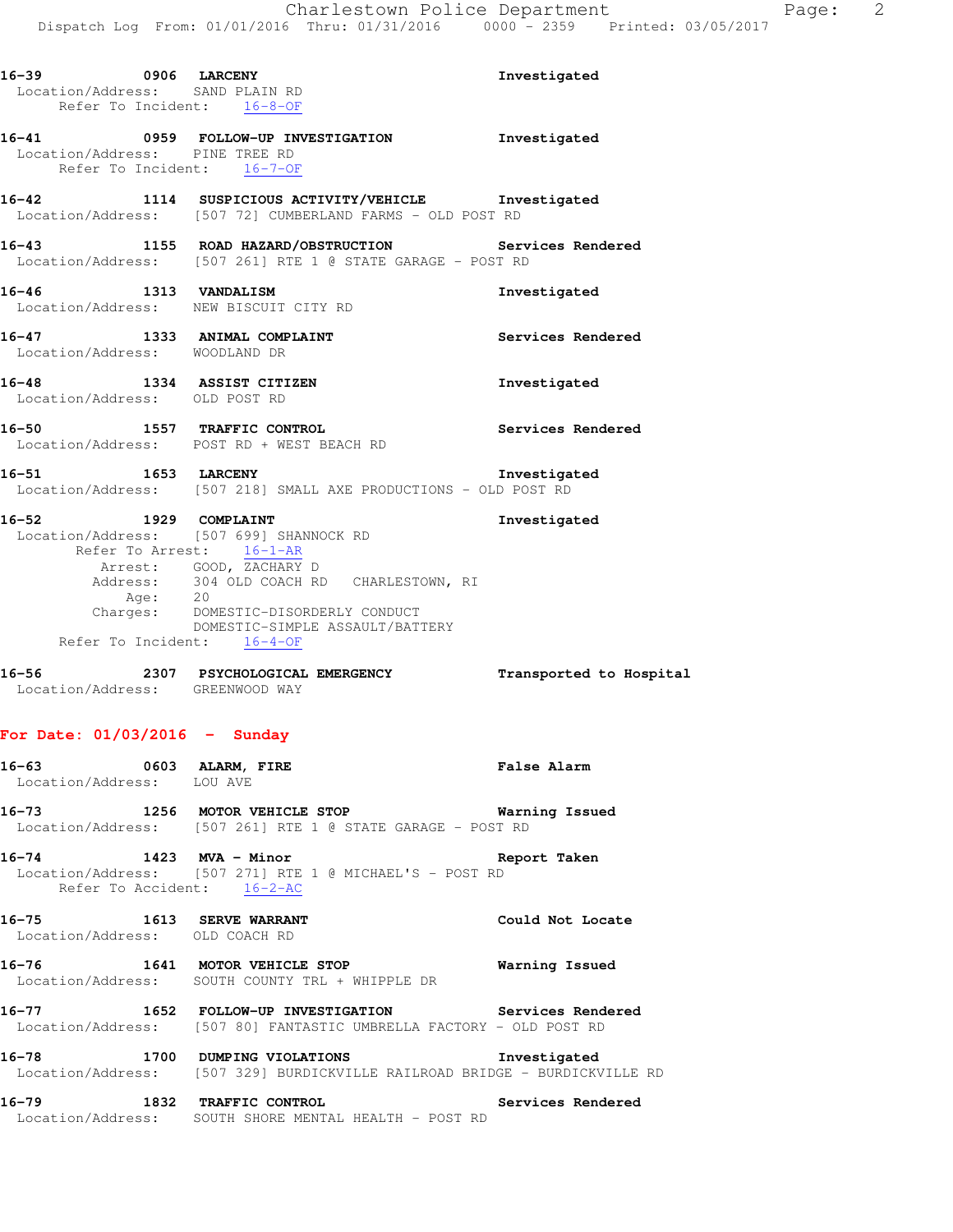**16-80 1833 FOLLOW-UP INVESTIGATION Unfounded**  Location/Address: [507 699] SHANNOCK RD **16-81 1844 MOTOR VEHICLE STOP Warning Issued** 

 Location/Address: SOUTH COUNTY TRL + MAPLE LAKE FARM RD **16-82 1924 FOLLOW-UP INVESTIGATION Unfounded** 

16-84 **2356** WELL BEING CHECK **Services** Rendered Location/Address: SHANNOCK RD + OLD COACH RD

## **For Date: 01/04/2016 - Monday**

Location/Address: OLD COACH RD

**16-88 0126 MOTOR VEHICLE STOP Warning Issued**  Location/Address: SOUTH COUNTY TRL + SHANNOCK RD

- **16-92 0456 MOTOR VEHICLE STOP Warning Issued**  Location/Address: SOUTH COUNTY TRL + NEW BISCUIT CITY RD
- **16-93 0809 TRAFFIC CONTROL No Action Required**  Location/Address: [507 19] CHARLESTOWN ELEMENTARY SCHOOL - CAROLINA BACK RD
- **16-103 1655 MOTOR VEHICLE STOP Warning Issued**  Location/Address: COLUMBIA HEIGHTS RD
- **16-104 1752 BURGLARY (B & E) Report Taken**  Location/Address: ALTON CAROLINA RD Refer To Incident: 16-5-OF

#### **16-105 1800 DOMESTIC/Assault/Diso/Other Investigated**  Location/Address: LIISA DR Refer To Incident: 16-6-OF

### **For Date: 01/05/2016 - Tuesday**

- **16-112 0211 ALARM, BURGLAR Building Checked/Secured**  Location/Address: [507 64] RATHSKELLER RESTAURANT - OLD COACH RD **16-113 0420 ALARM, BURGLAR Building Checked/Secured**  Location/Address: [507 401] WOODCOCK TRL **16-114 0422 ALARM, BURGLAR Investigated**  Location/Address: [507 401] WOODCOCK TRL
- **16-115 0423 ALARM, BURGLAR Building Checked/Secured**  Location/Address: STUMPY POINT LN
- **16-118 0620 ALARM, BURGLAR Building Checked/Secured**  Location/Address: [507 401] WOODCOCK TRL
- **16-120 0659 ALARM, BURGLAR False Alarm**  Location/Address: [507 604] BESTWAY GAS STATION - POST RD
- **16-122 0830 FOLLOW-UP INVESTIGATION Could Not Locate**  Location/Address: [507 243] KRYSTAL PENQUIN MOTEL - POST RD
- **16-123 0834 FOLLOW-UP INVESTIGATION Could Not Locate**  Location/Address: [507 62] OCEAN VIEW MOTEL - POST RD
- **16-125 0933 MOTOR VEHICLE STOP Warning Issued**  Location/Address: [507 261] RTE 1 @ STATE GARAGE - POST RD
- **16-128 1118 WARRANT ARREST Arrest(s) Made**  Location/Address: [507 642] CHARLESTOWN POLICE DEPARTMENT - OLD POST RD Refer To Arrest: 16-2-AR Arrest: LAMAY, THOMAS<br>Address: 71 LIISA DR 71 LIISA DR CHARLESTOWN, RI Age: 63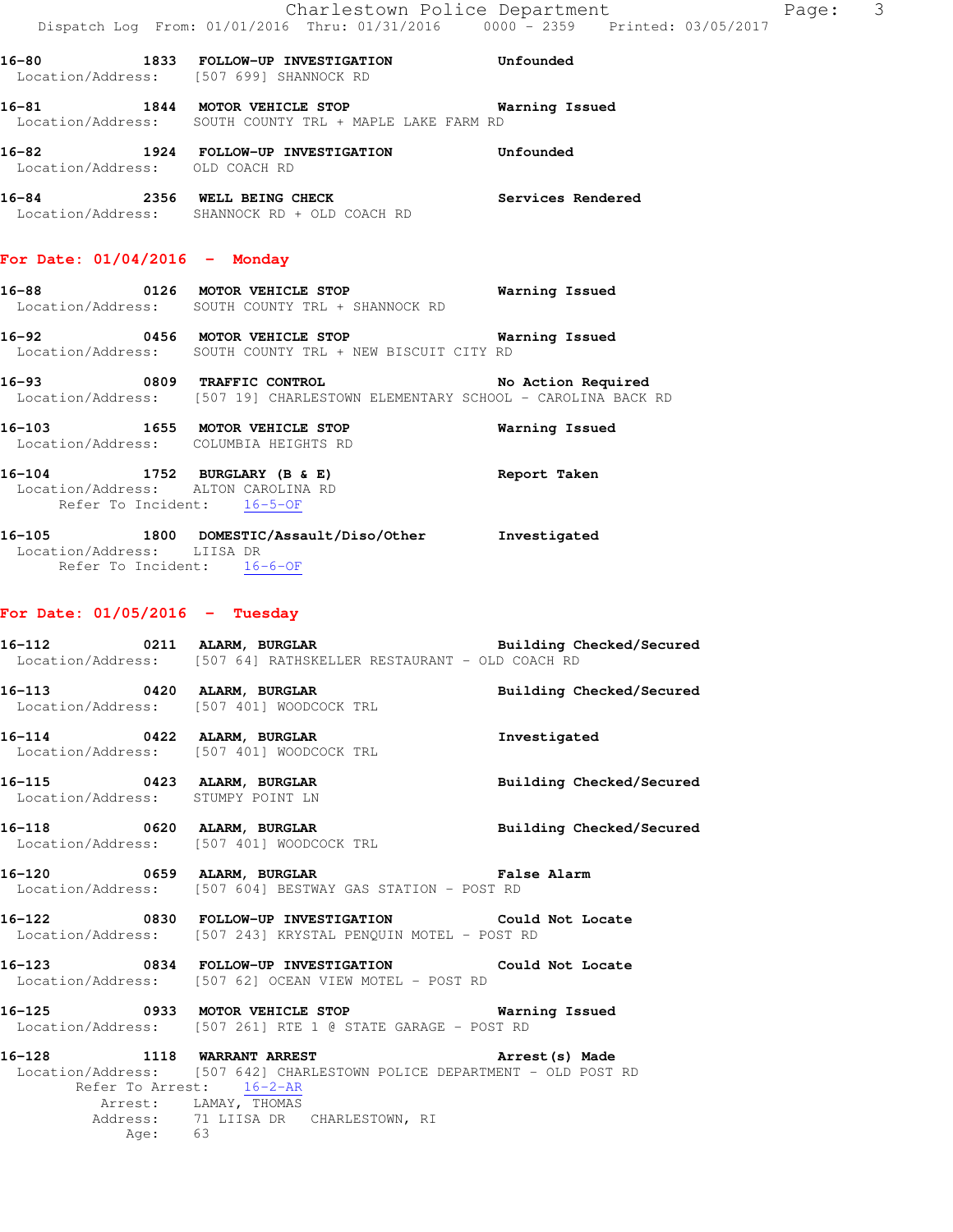| Charges: DOMESTIC-DISORDERLY CONDUCT<br>DOMESTIC-SIMPLE ASSAULT/BATTERY<br>Refer To Arrest: 16-5-AR<br>Arrest: LAMAY, ROBIN E<br>Address: 71 LIISA DR CHARLESTOWN, RI<br>Age: 65<br>Charges: DOMESTIC-SIMPLE ASSAULT/BATTERY<br>16-131 1643 FOLLOW-UP INVESTIGATION Investigated<br>Location/Address: [507 372] SOUTH SHORE MENTAL HEALTH - OLD POST RD<br>16-133 1905 BURGLARY (B & E)<br>Investigated<br>Location/Address: OLD MILL RD<br>Refer To Incident: 16-10-OF<br>16-134 2002 ANNOYING PHONE CALLS<br>No Action Required<br>Location/Address: [507 416] MOHEGAN RD<br>16-138 2132 TRAFFIC CONTROL<br>Services Rendered<br>Location/Address: POST RD + WEST BEACH RD<br>Location/Address: [507 266] RTE 1 @ WILLOWS - POST RD<br>16-144 0658 ALARM, BURGLAR CONTROLLER False Alarm<br>Location/Address: [507 604] BESTWAY GAS STATION - POST RD<br>16-145 0749 ESCORT<br>Services Rendered<br>Location/Address: LIISA DR<br>16-149 		 0940 ROAD HAZARD/OBSTRUCTION 		 Removed Hazard<br>Location/Address: POST RD + WEST BEACH RD<br>Location/Address: [507 261] RTE 1 @ STATE GARAGE - POST RD<br>16-154 1343 MVA - Minor<br>Report Taken<br>Location/Address: [507 642] CHARLESTOWN POLICE DEPARTMENT - OLD POST RD<br>Refer To Accident: 16-3-AC<br>16-156 1706 ALARM, BURGLAR<br>False Alarm<br>Location/Address: SURFSIDE AVE<br>16-157 1748 ALARM, BURGLAR<br>False Alarm<br>Location/Address: [507 745] CEDAR MEADOWS RD<br>Location/Address: [507 263] RTE 1 @ TOURIST INFO - POST RD<br>Location/Address: [507 604] BESTWAY GAS STATION - POST RD<br>16-168 0914 WELL BEING CHECK<br>Arrest (s) Made<br>Location/Address: LAURI DR<br>Refer To Arrest: 16-3-AR<br>Arrest: STANTON, PASCO C<br>Address: 31 LAURI DR Apt. #T4 CHARLESTOWN, RI<br>Age: 55<br>Charges: WARRANT OF ARREST ON AFFIDAVIT<br>16-171 1105 POLICE INFORMATION<br>Investigated<br>Location/Address: EAST OVERLOOK TER<br>Refer To Incident: 16-20-OF |  |  | Charlestown Police Department<br>Dispatch Log From: 01/01/2016 Thru: 01/31/2016 0000 - 2359 Printed: 03/05/2017 | Page: 4 |  |
|--------------------------------------------------------------------------------------------------------------------------------------------------------------------------------------------------------------------------------------------------------------------------------------------------------------------------------------------------------------------------------------------------------------------------------------------------------------------------------------------------------------------------------------------------------------------------------------------------------------------------------------------------------------------------------------------------------------------------------------------------------------------------------------------------------------------------------------------------------------------------------------------------------------------------------------------------------------------------------------------------------------------------------------------------------------------------------------------------------------------------------------------------------------------------------------------------------------------------------------------------------------------------------------------------------------------------------------------------------------------------------------------------------------------------------------------------------------------------------------------------------------------------------------------------------------------------------------------------------------------------------------------------------------------------------------------------------------------------------------------------------------------------------------------------------------------------------------------------------------------------------------------------------------------------------------------|--|--|-----------------------------------------------------------------------------------------------------------------|---------|--|
|                                                                                                                                                                                                                                                                                                                                                                                                                                                                                                                                                                                                                                                                                                                                                                                                                                                                                                                                                                                                                                                                                                                                                                                                                                                                                                                                                                                                                                                                                                                                                                                                                                                                                                                                                                                                                                                                                                                                            |  |  |                                                                                                                 |         |  |
| For Date: $01/06/2016$ - Wednesday<br>16-139 			 0127 MOTOR VEHICLE STOP 					 Warning Issued<br>16-158 2224 MOTOR VEHICLE COMPLAINT Unfounded<br>For Date: $01/07/2016$ - Thursday<br>16-166 651 ALARM, BURGLAR 16 False Alarm                                                                                                                                                                                                                                                                                                                                                                                                                                                                                                                                                                                                                                                                                                                                                                                                                                                                                                                                                                                                                                                                                                                                                                                                                                                                                                                                                                                                                                                                                                                                                                                                                                                                                                            |  |  |                                                                                                                 |         |  |
|                                                                                                                                                                                                                                                                                                                                                                                                                                                                                                                                                                                                                                                                                                                                                                                                                                                                                                                                                                                                                                                                                                                                                                                                                                                                                                                                                                                                                                                                                                                                                                                                                                                                                                                                                                                                                                                                                                                                            |  |  |                                                                                                                 |         |  |
|                                                                                                                                                                                                                                                                                                                                                                                                                                                                                                                                                                                                                                                                                                                                                                                                                                                                                                                                                                                                                                                                                                                                                                                                                                                                                                                                                                                                                                                                                                                                                                                                                                                                                                                                                                                                                                                                                                                                            |  |  |                                                                                                                 |         |  |
|                                                                                                                                                                                                                                                                                                                                                                                                                                                                                                                                                                                                                                                                                                                                                                                                                                                                                                                                                                                                                                                                                                                                                                                                                                                                                                                                                                                                                                                                                                                                                                                                                                                                                                                                                                                                                                                                                                                                            |  |  |                                                                                                                 |         |  |
|                                                                                                                                                                                                                                                                                                                                                                                                                                                                                                                                                                                                                                                                                                                                                                                                                                                                                                                                                                                                                                                                                                                                                                                                                                                                                                                                                                                                                                                                                                                                                                                                                                                                                                                                                                                                                                                                                                                                            |  |  |                                                                                                                 |         |  |
|                                                                                                                                                                                                                                                                                                                                                                                                                                                                                                                                                                                                                                                                                                                                                                                                                                                                                                                                                                                                                                                                                                                                                                                                                                                                                                                                                                                                                                                                                                                                                                                                                                                                                                                                                                                                                                                                                                                                            |  |  |                                                                                                                 |         |  |
|                                                                                                                                                                                                                                                                                                                                                                                                                                                                                                                                                                                                                                                                                                                                                                                                                                                                                                                                                                                                                                                                                                                                                                                                                                                                                                                                                                                                                                                                                                                                                                                                                                                                                                                                                                                                                                                                                                                                            |  |  |                                                                                                                 |         |  |
|                                                                                                                                                                                                                                                                                                                                                                                                                                                                                                                                                                                                                                                                                                                                                                                                                                                                                                                                                                                                                                                                                                                                                                                                                                                                                                                                                                                                                                                                                                                                                                                                                                                                                                                                                                                                                                                                                                                                            |  |  |                                                                                                                 |         |  |
|                                                                                                                                                                                                                                                                                                                                                                                                                                                                                                                                                                                                                                                                                                                                                                                                                                                                                                                                                                                                                                                                                                                                                                                                                                                                                                                                                                                                                                                                                                                                                                                                                                                                                                                                                                                                                                                                                                                                            |  |  |                                                                                                                 |         |  |
|                                                                                                                                                                                                                                                                                                                                                                                                                                                                                                                                                                                                                                                                                                                                                                                                                                                                                                                                                                                                                                                                                                                                                                                                                                                                                                                                                                                                                                                                                                                                                                                                                                                                                                                                                                                                                                                                                                                                            |  |  |                                                                                                                 |         |  |
|                                                                                                                                                                                                                                                                                                                                                                                                                                                                                                                                                                                                                                                                                                                                                                                                                                                                                                                                                                                                                                                                                                                                                                                                                                                                                                                                                                                                                                                                                                                                                                                                                                                                                                                                                                                                                                                                                                                                            |  |  |                                                                                                                 |         |  |
|                                                                                                                                                                                                                                                                                                                                                                                                                                                                                                                                                                                                                                                                                                                                                                                                                                                                                                                                                                                                                                                                                                                                                                                                                                                                                                                                                                                                                                                                                                                                                                                                                                                                                                                                                                                                                                                                                                                                            |  |  |                                                                                                                 |         |  |
|                                                                                                                                                                                                                                                                                                                                                                                                                                                                                                                                                                                                                                                                                                                                                                                                                                                                                                                                                                                                                                                                                                                                                                                                                                                                                                                                                                                                                                                                                                                                                                                                                                                                                                                                                                                                                                                                                                                                            |  |  |                                                                                                                 |         |  |
|                                                                                                                                                                                                                                                                                                                                                                                                                                                                                                                                                                                                                                                                                                                                                                                                                                                                                                                                                                                                                                                                                                                                                                                                                                                                                                                                                                                                                                                                                                                                                                                                                                                                                                                                                                                                                                                                                                                                            |  |  |                                                                                                                 |         |  |
|                                                                                                                                                                                                                                                                                                                                                                                                                                                                                                                                                                                                                                                                                                                                                                                                                                                                                                                                                                                                                                                                                                                                                                                                                                                                                                                                                                                                                                                                                                                                                                                                                                                                                                                                                                                                                                                                                                                                            |  |  |                                                                                                                 |         |  |
|                                                                                                                                                                                                                                                                                                                                                                                                                                                                                                                                                                                                                                                                                                                                                                                                                                                                                                                                                                                                                                                                                                                                                                                                                                                                                                                                                                                                                                                                                                                                                                                                                                                                                                                                                                                                                                                                                                                                            |  |  |                                                                                                                 |         |  |
|                                                                                                                                                                                                                                                                                                                                                                                                                                                                                                                                                                                                                                                                                                                                                                                                                                                                                                                                                                                                                                                                                                                                                                                                                                                                                                                                                                                                                                                                                                                                                                                                                                                                                                                                                                                                                                                                                                                                            |  |  |                                                                                                                 |         |  |
|                                                                                                                                                                                                                                                                                                                                                                                                                                                                                                                                                                                                                                                                                                                                                                                                                                                                                                                                                                                                                                                                                                                                                                                                                                                                                                                                                                                                                                                                                                                                                                                                                                                                                                                                                                                                                                                                                                                                            |  |  |                                                                                                                 |         |  |
|                                                                                                                                                                                                                                                                                                                                                                                                                                                                                                                                                                                                                                                                                                                                                                                                                                                                                                                                                                                                                                                                                                                                                                                                                                                                                                                                                                                                                                                                                                                                                                                                                                                                                                                                                                                                                                                                                                                                            |  |  |                                                                                                                 |         |  |
|                                                                                                                                                                                                                                                                                                                                                                                                                                                                                                                                                                                                                                                                                                                                                                                                                                                                                                                                                                                                                                                                                                                                                                                                                                                                                                                                                                                                                                                                                                                                                                                                                                                                                                                                                                                                                                                                                                                                            |  |  |                                                                                                                 |         |  |
|                                                                                                                                                                                                                                                                                                                                                                                                                                                                                                                                                                                                                                                                                                                                                                                                                                                                                                                                                                                                                                                                                                                                                                                                                                                                                                                                                                                                                                                                                                                                                                                                                                                                                                                                                                                                                                                                                                                                            |  |  |                                                                                                                 |         |  |

**16-174 1229 WELL BEING CHECK Investigated**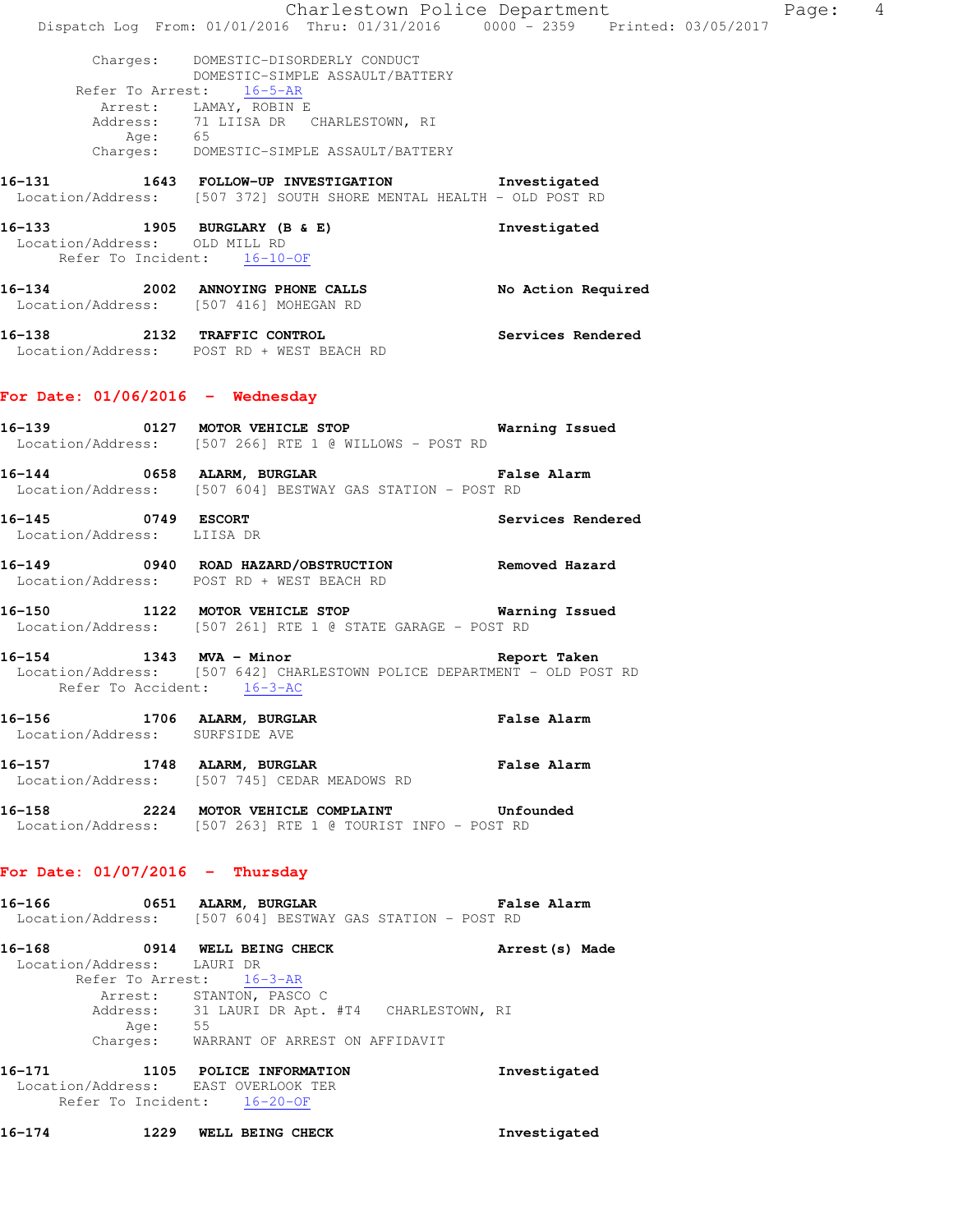- **16-175 1250 POLICE INFORMATION Services Rendered**  Location/Address: SUNSET DR
- **16-178 1532 OFFICER WANTED Investigated**  Location/Address: [507 642] CHARLESTOWN POLICE DEPARTMENT - OLD POST RD
- **16-181 1647 TRAFFIC CONTROL Services Rendered**  Location/Address: POST RD + EAST BEACH RD
- **16-184 1940 ROAD HAZARD/OBSTRUCTION Investigated**  Location/Address: POST RD + SOUTH COUNTY TRL
- **16-185 1942 BURGLARY (B & E) Investigated**  Location/Address: [507 28] SIMPLE PEASURES - SOUTH COUNTY TRL Refer To Incident: 16-12-OF
- **16-186 2125 SUSPICIOUS ACTIVITY/VEHICLE Unfounded**  Location/Address: SOUTH COUNTY TRL + JACOB PERRY DR
- **16-187 2205 ALARM, BURGLAR Investigated**  Location/Address: [507 354] PAT'S POWER EQUIPMENT - OLD POST RD

# **For Date: 01/08/2016 - Friday**

**16-188 0003 ALARM, BURGLAR Building Checked/Secured**  Location/Address: [507 354] PAT'S POWER EQUIPMENT - OLD POST RD **16-189 0045 MOTOR VEHICLE STOP Warning Issued**  Location/Address: [507 235] NINIGRET INN - PROSSER TRL **16-199 0817 MVA - Minor Report Taken**  Location/Address: POST RD + COVE POINT WEST RD Refer To Accident: 16-4-AC Refer To Accident: 16-5-AC **16-200 0819 OFFICER WANTED Investigated**  Location/Address: SOUTH COUNTY TRL **16-201 0912 TRESPASSING No Action Required**  Location/Address: LAURI DR **16-202 1008 LARCENY Report Taken**  Location/Address: BRIARWOOD DR Refer To Incident: 16-13-OF **16-203 1025 SUSPICIOUS ACTIVITY/VEHICLE Investigated**  Location/Address: ROCKY ACRES DR **16-204 1145 FOLLOW-UP INVESTIGATION Investigated**  Location/Address: [507 28] SIMPLE PEASURES - SOUTH COUNTY TRL **16-205 1159 SUSPICIOUS ACTIVITY/VEHICLE Could Not Locate**  Location/Address: POST RD + KING'S FACTORY RD **16-208 1352 MOTOR VEHICLE COMPLAINT Investigated**  Location/Address: SOUTH COUNTY TRL + POST RD **16-211 1500 FOLLOW-UP INVESTIGATION Investigated**  Location/Address: [507 642] CHARLESTOWN POLICE DEPARTMENT - OLD POST RD **16-210 1557 TOWN COUNCIL DOCKET DELIVERY Services Rendered**  Location/Address: NIANTIC HWY **16-213 1716 MOTOR VEHICLE STOP Warning Issued**  Location/Address: KING'S FACTORY RD **16-214 1717 FOLLOW-UP INVESTIGATION Services Rendered**  Location/Address: [507 642] CHARLESTOWN POLICE DEPARTMENT - OLD POST RD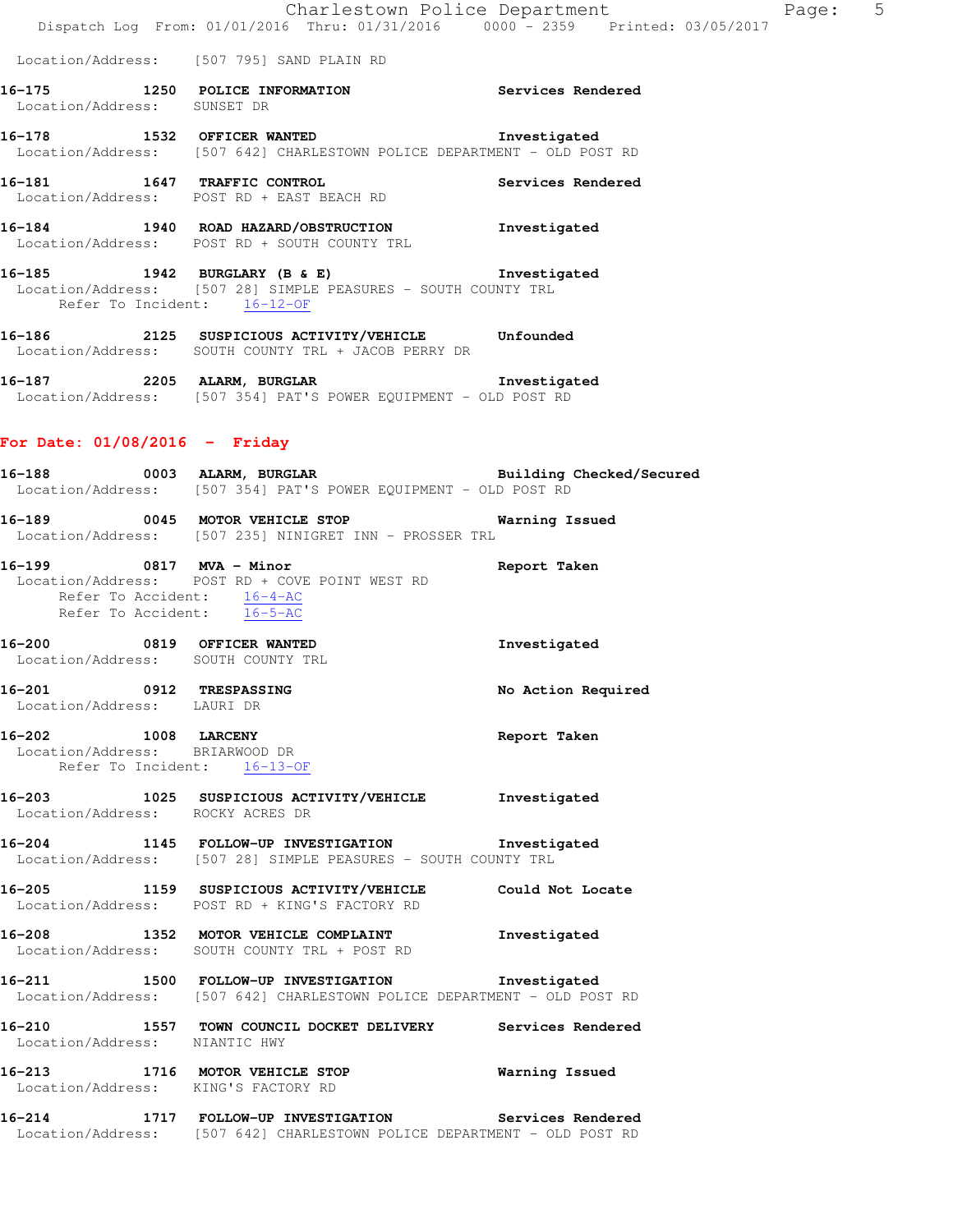**16-215 1858 POLICE INFORMATION Services Rendered**  Location/Address: [507 45] RIPPY'S LIQUOR MART - SOUTH COUNTY TRL

**16-219 2121 MOTOR VEHICLE STOP Citation Issued**  Location/Address: POST RD + TAMANACO DR

### **For Date: 01/09/2016 - Saturday**

- **16-230 0359 ALARM, BURGLAR Building Checked/Secured**  Location/Address: ASHAWAY COLONY LN **16-231 0638 MOTOR VEHICLE STOP No Action Required**  Location/Address: POST RD + PROSSER TRL
- **16-233 0907 LARCENY Report Taken**  Location/Address: [507 45] RIPPY'S LIQUOR MART - SOUTH COUNTY TRL Refer To Incident: 16-15-OF
- **16-234 1106 FOLLOW-UP INVESTIGATION Services Rendered**  Location/Address: BRIARWOOD DR
- **16-235 1106 DISABLED MV Investigated**  Location/Address: KING'S FACTORY RD
- **16-237 1216 POLICE INFORMATION No Action Required**  Location/Address: LAURI DR
- **16-238 1404 ANIMAL COMPLAINT Unfounded**  Location/Address: NORTH PINETREE LN
- **16-239 1413 FOLLOW-UP INVESTIGATION Unfounded**  Location/Address: LAURI DR
- **16-240 1518 MOTOR VEHICLE COMPLAINT Could Not Locate**  Location/Address: [507 270] RTE 1 @ BURLINGAME - POST RD
- **16-241 1605 FOLLOW-UP INVESTIGATION Investigated**  Location/Address: OLD MILL RD
- **16-242 1616 FOLLOW-UP INVESTIGATION Services Rendered**  Location/Address: OLD MILL RD
- **16-243 1629 MOTOR VEHICLE STOP Warning Issued**  Location/Address: POST RD + LAKESIDE DR
- **16-244 1709 POLICE INFORMATION Unfounded**  Vicinity of: POST RD + ROSS HILL RD
- **16-252 2048 TRAFFIC CONTROL Services Rendered**  Location/Address: WORDEN'S POND RD + SHANNOCK RD

### **For Date: 01/10/2016 - Sunday**

| 16-261<br>0108<br>Location/Address:              | MOTOR VEHICLE STOP<br>POST RD                                              | Citation Issued |
|--------------------------------------------------|----------------------------------------------------------------------------|-----------------|
| 16–262<br>0122                                   | MOTOR VEHICLE STOP<br>Location/Address: POST RD + TAMANACO DR              | Warning Issued  |
| 16-267<br>0807                                   | ROAD HAZARD/OBSTRUCTION<br>Location/Address: POST RD + SCHOOLHOUSE POND RD | Removed Hazard  |
| 16–272<br>1303<br>Location/Address: ROSS HILL RD | LOST/STOLEN LICENSE PLATES<br>Refer To Incident: 16-16-OF                  | Report Taken    |

| 16–275            | 1527 DISABLED MV |  |  |                                             |  |  | Services Rendered |
|-------------------|------------------|--|--|---------------------------------------------|--|--|-------------------|
| Location/Address: |                  |  |  | [507 260] RTE 1 @ GENERAL STANTON - POST RD |  |  |                   |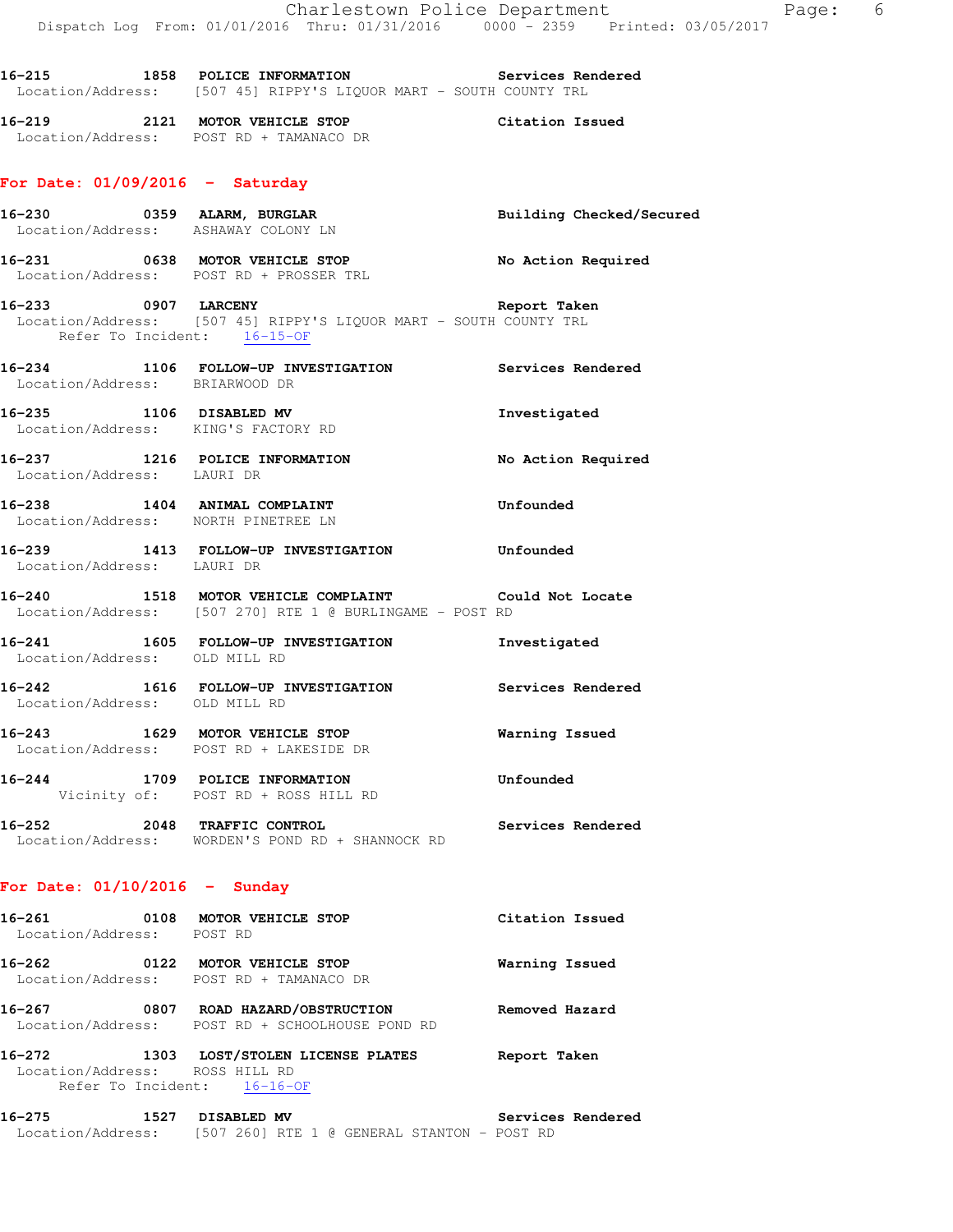|                                                                    | 16-276 1631 MOTOR VEHICLE COMPLAINT Could Not Locate<br>Location/Address: POST RD + ROSS HILL RD                                         |                    |
|--------------------------------------------------------------------|------------------------------------------------------------------------------------------------------------------------------------------|--------------------|
|                                                                    | 16-277 1648 OFFICER WANTED<br>Location/Address: MATUNUCK SCHOOLHOUSE RD                                                                  | Investigated       |
|                                                                    | 16-278 1652 DISABLED MV<br>Location/Address: POST RD + WEST BEACH RD                                                                     | No Action Required |
| Location/Address: KING'S FACTORY RD<br>Refer To Incident: 16-17-OF | 16-283 2155 DOMESTIC/Assault/Diso/Other Peace Restored                                                                                   |                    |
| For Date: $01/11/2016$ - Monday                                    |                                                                                                                                          |                    |
|                                                                    | -<br>16-288 16-288 0020 ASSIST CITIZEN 16-288 Services Rendered<br>Location/Address: [507 360] COUNTRY FOOD MART - SOUTH COUNTY TRL      |                    |
|                                                                    | 16-289 0034 MOTOR VEHICLE STOP Warning Issued<br>Location/Address: [507 266] RTE 1 @ WILLOWS - POST RD                                   |                    |
|                                                                    | 16-294 0253 ASSIST OTHER AGENCY Services Rendered<br>Location/Address: ROSS HILL RD + LAUREL RD                                          |                    |
|                                                                    | 16-299 0721 MOTOR VEHICLE STOP Citation Issued<br>Location/Address: [507 287] RTE 112 @ CHARLESTOWN ELEMENTARY SCHOOL - CAROLINA BACK RD |                    |
| Refer To Incident: 16-18-OF                                        | 16-300 0751 DUMPING VIOLATIONS 16-300 Investigated<br>Location/Address: [507 861] SOUTH COUNTY HABITAT FOR HUMANITY - SHANNOCK RD        |                    |
|                                                                    | 16-301 0802 POLICE INFORMATION No Action Required<br>Vicinity of: NARROW LN + OLD COACH RD                                               |                    |
|                                                                    | 16-303 0822 TRAFFIC CONTROL Services Rendered<br>Location/Address: [507 19] CHARLESTOWN ELEMENTARY SCHOOL - CAROLINA BACK RD             |                    |
| Refer To Incident: 16-19-OF                                        | 16-305 0933 POLICE INFORMATION Report Taken<br>Location/Address: SOUTH COUNTY TRL + CAROLINA BACK RD                                     |                    |
| Location/Address: NARROW LN                                        | 16-308 1056 ALARM, BURGLAR False Alarm<br>Location/Address: NARROW LN                                                                    |                    |
|                                                                    | 16-311 1550 ANNOYING PHONE CALLS 1nvestigated<br>Location/Address: [507 642] CHARLESTOWN POLICE DEPARTMENT - OLD POST RD                 |                    |
|                                                                    | 16-312 1554 ROAD HAZARD/OBSTRUCTION Removed Hazard<br>Location/Address: POST RD + SCHOOLHOUSE POND RD                                    |                    |
| 16-314 1649 FIRE, OTHER                                            | Location/Address: [507 69] CHARLESTOWN AMBULANCE-RESCUE SERVICE - OLD POST RD                                                            | Investigated       |
|                                                                    | 16-316 1901 OFFICER WANTED<br>Location/Address: [507 642] CHARLESTOWN POLICE DEPARTMENT - OLD POST RD<br>Refer To Incident: 16-21-OF     | Investigated       |
| Location/Address: OLD SHANNOCK RD                                  | 16-317 2007 MOTOR VEHICLE STOP                                                                                                           | Warning Issued     |
|                                                                    | 16-319 107 SUSPICIOUS ACTIVITY/VEHICLE Investigated<br>Location/Address: [507 257] DUNNS CORNERS FIRE STATION (STATION TWO) - POST RD    |                    |
|                                                                    | 16-320 2134 MOTOR VEHICLE STOP<br>Location/Address: POST RD + MEADOW LN                                                                  | Warning Issued     |
|                                                                    | 16-321 2150 MOTOR VEHICLE STOP<br>Location/Address: S COUNTY TRL + MAPLE LAKE FARM RD                                                    | Warning Issued     |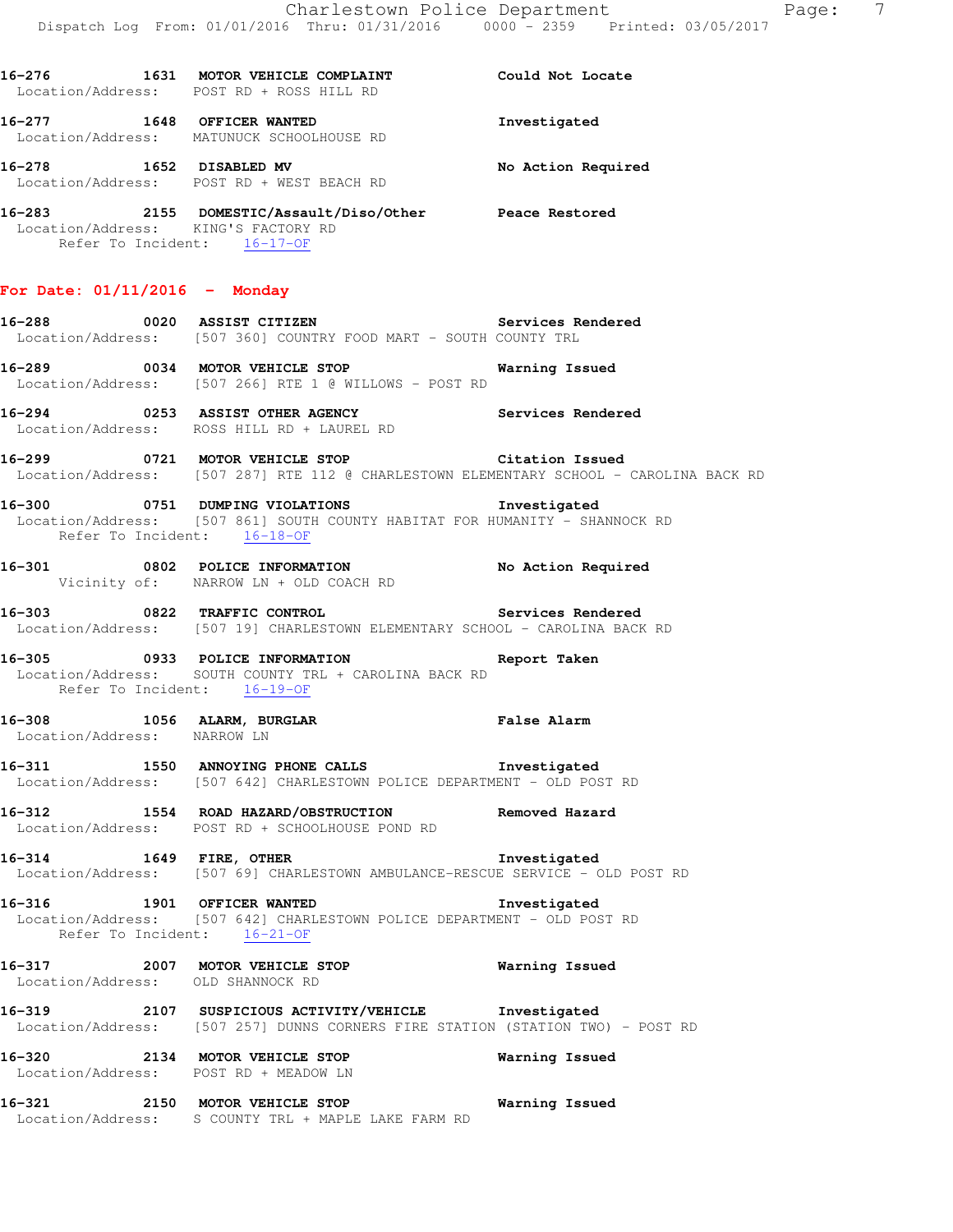|                               |                                                                                                                                                       | Charlestown Police Department<br>Page: 8<br>Dispatch Log From: 01/01/2016 Thru: 01/31/2016 0000 <sup>-</sup> 2359 Printed: 03/05/2017 |  |
|-------------------------------|-------------------------------------------------------------------------------------------------------------------------------------------------------|---------------------------------------------------------------------------------------------------------------------------------------|--|
|                               | Location/Address: [507 451] SOUTH COUNTY COMMUNITY ACTION - SOUTH COUNTY TRL                                                                          |                                                                                                                                       |  |
| Location/Address: NARROW LN   | 16-324 2352 SUSPICIOUS ACTIVITY/VEHICLE Investigated<br>Refer To Incident: 16-22-OF                                                                   |                                                                                                                                       |  |
|                               | For Date: $01/12/2016$ - Tuesday                                                                                                                      |                                                                                                                                       |  |
|                               | 16-325 0002 MOTOR VEHICLE STOP 6 Warning Issued<br>Location/Address: [507 266] RTE 1 @ WILLOWS - POST RD                                              |                                                                                                                                       |  |
|                               | 16-327 0114 FOLLOW-UP INVESTIGATION Investigated<br>Location/Address: BLUE RIDGE DR                                                                   |                                                                                                                                       |  |
|                               | 16-335 0822 TRAFFIC CONTROL No Action Required<br>Location/Address: [507 19] CHARLESTOWN ELEMENTARY SCHOOL - CAROLINA BACK RD                         |                                                                                                                                       |  |
|                               | Location/Address: [507 642] CHARLESTOWN POLICE DEPARTMENT - OLD POST RD<br>Refer To Incident: 16-23-OF                                                |                                                                                                                                       |  |
|                               | 16-337 0917 POLICE INFORMATION Investigated<br>Location/Address: [507 642] CHARLESTOWN POLICE DEPARTMENT - OLD POST RD<br>Refer To Incident: 16-24-OF |                                                                                                                                       |  |
|                               | 16-340 1101 MOTOR VEHICLE STOP<br>Location/Address: POST RD + SOUTH COUNTY TRL                                                                        | Arrest(s) Made                                                                                                                        |  |
|                               | 16-341 1117 MOTOR VEHICLE STOP<br>Location/Address: POST RD + SOUTH COUNTY TRL                                                                        | Citation Issued                                                                                                                       |  |
|                               | 16-342 1136 MOTOR VEHICLE STOP<br>Location/Address: OLD POST RD + CROSS MILLS RD                                                                      | Warning Issued                                                                                                                        |  |
| Location/Address: BAY VIEW RD | 16-343 1142 SUSPICIOUS ACTIVITY/VEHICLE Building Checked/Secured                                                                                      |                                                                                                                                       |  |
|                               | 16-344 1148 ANNOYING PHONE CALLS<br>Location/Address: KING'S FACTORY RD<br>Refer To Incident: 16-25-OF                                                | Report Taken                                                                                                                          |  |
|                               | 16-347 1258 MOTOR VEHICLE COMPLAINT<br>Location/Address: ACORN VALLEY WAY                                                                             | Investigated                                                                                                                          |  |
| Location/Address: OLD MILL RD | 16-350 1736 FOLLOW-UP INVESTIGATION 1nvestigated                                                                                                      |                                                                                                                                       |  |
|                               | 16-352 1912 ASSIST CITIZEN<br>Location/Address: LIISA DR                                                                                              | Services Rendered                                                                                                                     |  |
|                               | 16-354 2049 MOTOR VEHICLE STOP 1nvestigated                                                                                                           | Location/Address: [507 528] NARRAGANSETT INDIAN TRIBAL HEADQUARTERS - SOUTH COUNTY TRL                                                |  |
|                               | For Date: $01/13/2016$ - Wednesday                                                                                                                    |                                                                                                                                       |  |
|                               | 16-359 0323 ALARM, BURGLAR BURGER Building Checked/Secured<br>Location/Address: [507 900] RUST RABBIT ANTIQUES - OLD POST RD                          |                                                                                                                                       |  |
|                               | 16-360 0433 ALARM, BURGLAR Building Checked/Secured<br>Location/Address: [507 354] PAT'S POWER EQUIPMENT - OLD POST RD                                |                                                                                                                                       |  |
|                               | 16-364 0921 DISABLED MV<br>Location/Address: [507 362] RTE 2 @ SUNOCO - SOUTH COUNTY TRL                                                              | Removed Hazard                                                                                                                        |  |
| Location/Address: LIISA DR    | 16-365 0928 POLICE INFORMATION                                                                                                                        | No Action Required                                                                                                                    |  |
|                               | 16-368 1527 DISABLED MV                                                                                                                               | Services Rendered                                                                                                                     |  |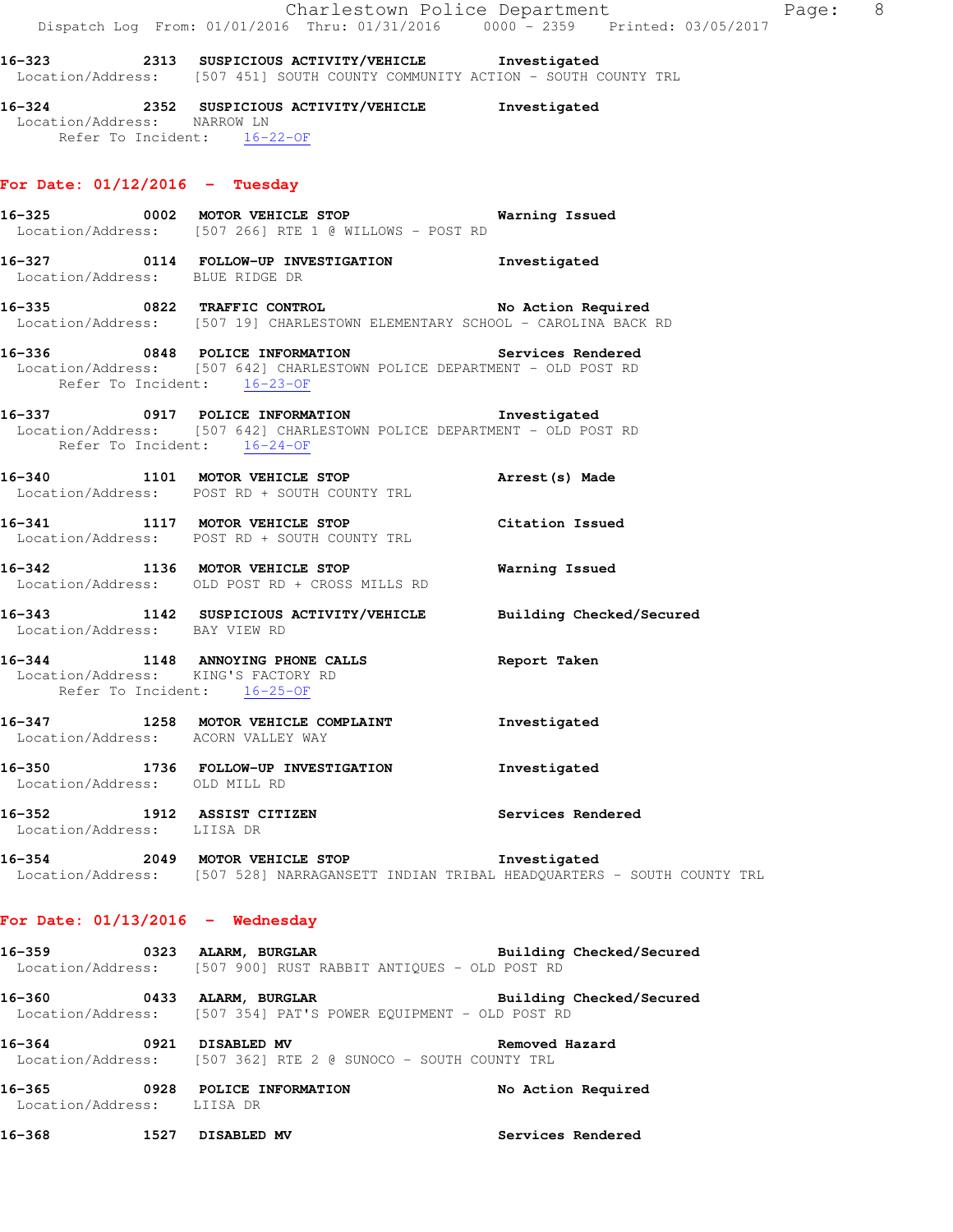|                                                                    | Dispatch Log From: 01/01/2016 Thru: 01/31/2016 0000 - 2359 Printed: 03/05/2017                                              | Charlestown Police Department<br>Page: 9 |  |
|--------------------------------------------------------------------|-----------------------------------------------------------------------------------------------------------------------------|------------------------------------------|--|
|                                                                    | Location/Address: POST RD + SCHOOLHOUSE POND RD                                                                             |                                          |  |
|                                                                    | 16-369 1613 TRAFFIC CONTROL<br>Location/Address: NARROW LN + ACORN VALLEY WAY                                               | Warning Issued                           |  |
| Location/Address: POST RD + NARROW LN                              | 16-375 1936 MOTOR VEHICLE STOP                                                                                              | Warning Issued                           |  |
| Location/Address: KING'S FACTORY RD<br>Refer To Incident: 16-27-OF | 16-376 1939 DOMESTIC/Assault/Diso/Other Investigated                                                                        |                                          |  |
| Location/Address: KING'S FACTORY RD                                | 16-377 2033 FOLLOW-UP INVESTIGATION Investigated                                                                            |                                          |  |
| Location/Address: SHANNOCK RD                                      | 16-379 2155 DOMESTIC/Assault/Diso/Other Investigated                                                                        |                                          |  |
| For Date: $01/14/2016$ - Thursday                                  |                                                                                                                             |                                          |  |
| Location/Address: ASHAWAY COLONY LN                                | 16-384 0041 ALARM, BURGLAR                                                                                                  | Building Checked/Secured                 |  |
|                                                                    | 16-385 0042 MOTOR VEHICLE STOP<br>Location/Address: DAVE'S COFFEE - POST RD                                                 | Citation Issued                          |  |
|                                                                    | Location/Address: [507 642] CHARLESTOWN POLICE DEPARTMENT - OLD POST RD                                                     |                                          |  |
|                                                                    | 16-392 			 0527 MOTOR VEHICLE STOP 						 Warning Issued<br>Location/Address: SK LINE - POST RD                             |                                          |  |
|                                                                    | 16-393 0548 POLICE INFORMATION Services Rendered<br>Location/Address: [507 642] CHARLESTOWN POLICE DEPARTMENT - OLD POST RD |                                          |  |
|                                                                    | 16-397 0701 ANIMAL COMPLAINT<br>Location/Address: POST RD + ROSS HILL RD                                                    | Investigated                             |  |
|                                                                    | 16-404 1206 MOTOR VEHICLE STOP<br>Location/Address: POST RD + GENERAL STANTON LN                                            | Warning Issued                           |  |
| Refer To Accident: 16-6-AC                                         | 16-405 1212 MVA - Minor Changes of Report Taken<br>Location/Address: [507 36] CHARLESTOWN MINI-SUPER - OLD POST RD          |                                          |  |
| Location/Address: LIISA DR                                         | 16-406 1314 FOLLOW-UP INVESTIGATION Taken/Refered to Other A                                                                |                                          |  |
| 16-408 1433 MVA - Minor                                            | Location/Address: POST RD + BEND RD                                                                                         | Could Not Locate                         |  |
|                                                                    | 16-410 1622 MOTOR VEHICLE STOP<br>Location/Address: POST RD + GENERAL STANTON LN                                            | Warning Issued                           |  |
| 16-412 1737 MVA - Minor<br>Refer To Accident: 16-7-AC              | Location/Address: [507 72] CUMBERLAND FARMS - OLD POST RD                                                                   | Report Taken                             |  |
| Location/Address: POST RD + MEADOW LN                              | 16-413 1819 MOTOR VEHICLE STOP                                                                                              | Warning Issued                           |  |
|                                                                    | 16-414 1836 POLICE INFORMATION Could Not Locate<br>Vicinity of: [507 373] CROSS MILLS LIBRARY - OLD POST RD                 |                                          |  |
| Location/Address: FALCONE LN                                       | 16-415 2000 MOTOR VEHICLE STOP                                                                                              | Warning Issued                           |  |
|                                                                    | 16-419 2139 MOTOR VEHICLE STOP<br>Location/Address: POST RD + TAMANACO DR                                                   | Warning Issued                           |  |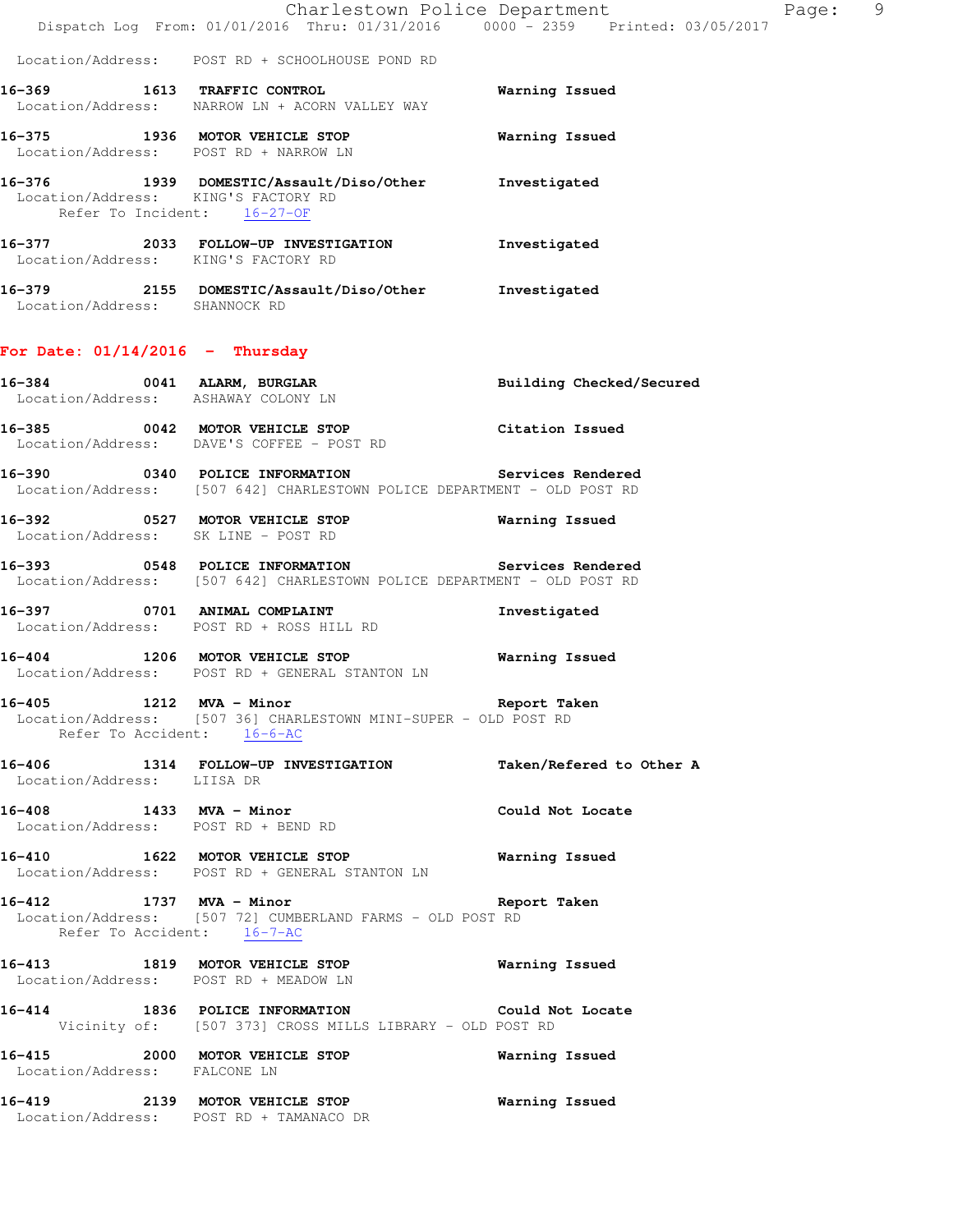## **For Date: 01/15/2016 - Friday**

- **16-431 0606 MOTOR VEHICLE STOP No Action Required**  Location/Address: POST RD + KING'S FACTORY RD
- **16-432 0611 MOTOR VEHICLE STOP Warning Issued**  Location/Address: TOURIST INFO - POST RD
- **16-433 0621 MOTOR VEHICLE STOP Warning Issued**  Location/Address: POST RD + TAMANACO DR
- **16-434 0656 ALARM, BURGLAR False Alarm**  Location/Address: [507 604] BESTWAY GAS STATION - POST RD
- **16-435 0825 MOTOR VEHICLE COMPLAINT Could Not Locate**  Vicinity of: [507 45] RIPPY'S LIQUOR MART - SOUTH COUNTY TRL
- **16-437 0841 TRAFFIC CONTROL No Action Required**  Location/Address: [507 19] CHARLESTOWN ELEMENTARY SCHOOL - CAROLINA BACK RD
- **16-439 1157 MOTOR VEHICLE STOP Warning Issued**  Location/Address: POST RD + GENERAL STANTON LN
- **16-443 1513 MVA Minor Investigated**  Location/Address: POST RD + CROSS MILLS RD Refer To Accident: 16-8-AC
- **16-446 1728 MOTOR VEHICLE STOP Warning Issued**  Location/Address: POST RD + KING'S FACTORY RD **16-447 1950 SUSPICIOUS ACTIVITY/VEHICLE Could Not Locate**
- Location/Address: NARRAGANSETT TRL
- **16-449 2136 SUSPICIOUS ACTIVITY/VEHICLE Warning Issued**  Location/Address: SHUMANKANUC HILL RD + GARDNER RD

## **For Date: 01/16/2016 - Saturday**

- **16-450 0104 SUSPICIOUS ACTIVITY/VEHICLE Could Not Locate**  Location/Address: [507 889] STONEY HILL FARM - SHUMANKANUC HILL RD Refer To Incident: 16-28-OF
- **16-452 1054 SUSPICIOUS ACTIVITY/VEHICLE Investigated**  Location/Address: OLD POST RD
- **16-460 1442 911 CALLS/False/Hang-Ups/Open Investigated**  Location/Address: [507 202] WALLENDER REALTY LTD - CHARLESTOWN BEACH RD
- **16-461 1627 ALARM, BURGLAR No Action Required**  Location/Address: [507 19] CHARLESTOWN ELEMENTARY SCHOOL - CAROLINA BACK RD
- **16-466 1738 WELL BEING CHECK Transported to Hospital**  Location/Address: GREENWOOD WAY **16-467 1820 MOTOR VEHICLE STOP Warning Issued**  Location/Address: POST RD + BEND RD
- **16-468 1836 MOTOR VEHICLE STOP Warning Issued**  Location/Address: POST RD + ROSS HILL RD **16-469 1859 MOTOR VEHICLE STOP Warning Issued**
- Location/Address: POST RD + WARREN RD

#### **For Date: 01/17/2016 - Sunday**

**16-474 0009 SUSPICIOUS ACTIVITY/VEHICLE Investigated**  Location/Address: [507 318] EAST BEACH STATE PARKING LOT - EAST BEACH RD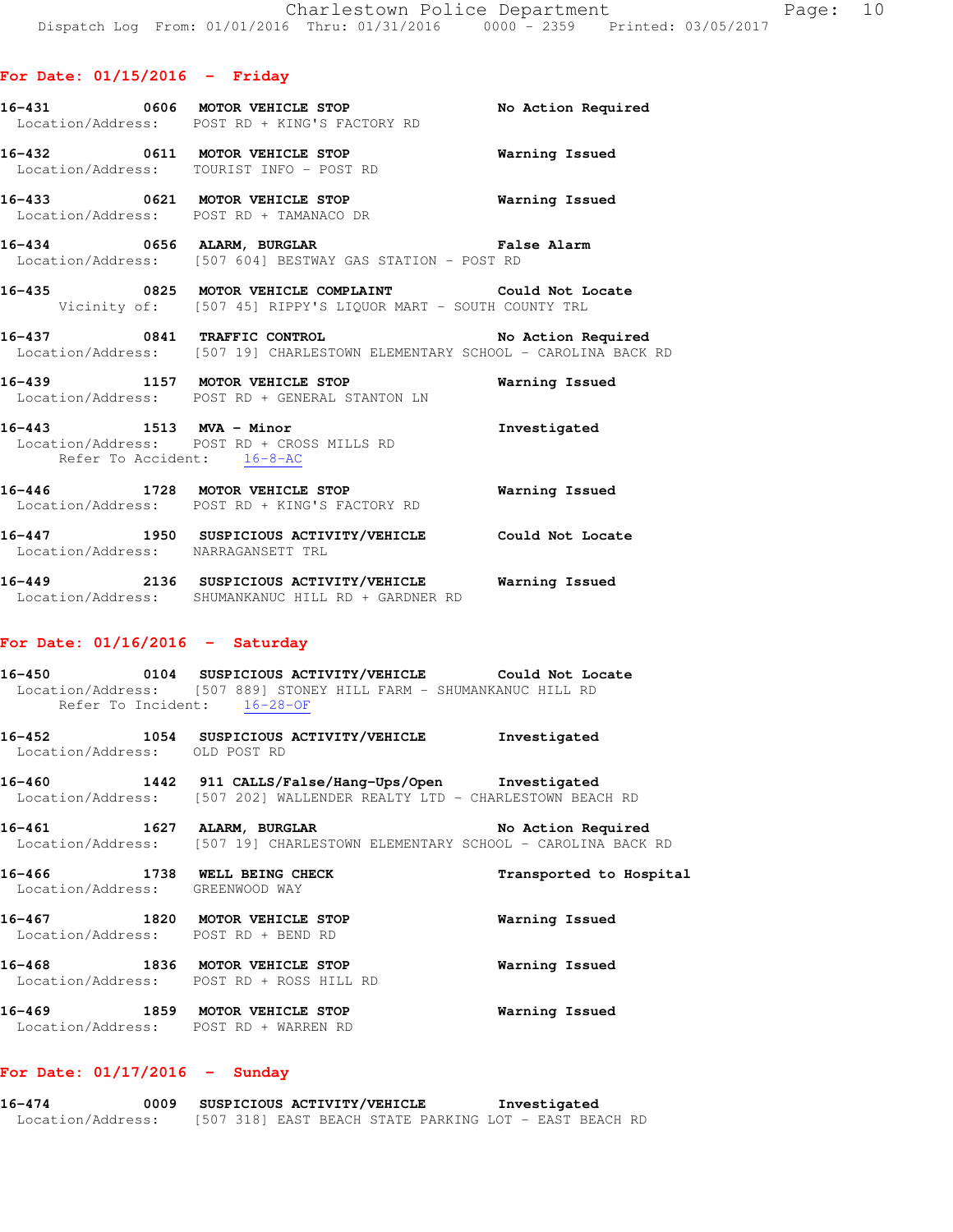| 16-475 0050 POLICE INFORMATION<br>Location/Address: CEDAR SWAMP PATH |                                                                                                                    | Services Rendered |
|----------------------------------------------------------------------|--------------------------------------------------------------------------------------------------------------------|-------------------|
| 16-478 0207 WELL BEING CHECK<br>Location/Address: SEA BREEZE AVE     |                                                                                                                    | Investigated      |
| Location/Address: BOTKA DR                                           | 16-480 6557 ASSIST OTHER AGENCY Services Rendered                                                                  |                   |
|                                                                      | Location/Address: [507 261] RTE 1 @ STATE GARAGE - POST RD                                                         |                   |
| Location/Address: KING'S FACTORY RD                                  | 16-485 0945 VANDALISM                                                                                              | Investigated      |
|                                                                      | 16-487 1026 MOTOR VEHICLE STOP<br>Location/Address: POST RD + PROSSER TRL                                          | Warning Issued    |
|                                                                      | 16-488 1057 ANIMAL COMPLAINT 16-488 Unfounded<br>Location/Address: ROSS HILL RD + OLD POST RD                      |                   |
|                                                                      | 16-490 1201 MOTOR VEHICLE STOP <b>Warning Issued</b><br>Location/Address: [507 261] RTE 1 @ STATE GARAGE - POST RD |                   |
| Location/Address: FOXTROT DR                                         | 16-491 1255 SUSPICIOUS ACTIVITY/VEHICLE Investigated                                                               |                   |
| 16-499 1445 ANIMAL COMPLAINT<br>Location/Address: BLACK POND RD      |                                                                                                                    | Services Rendered |

**16-506 1851 ASSIST OTHER POLICE DEPT Services Rendered**  Location/Address: [507 284] RTE 91 @ RICHMOND LINE - ALTON CAROLINA RD

## **For Date: 01/18/2016 - Monday**

|                                   | 16-526 1253 FIRE, OTHER<br>Location/Address: TOCKWOTTEN COVE RD                                                                | Investigated      |
|-----------------------------------|--------------------------------------------------------------------------------------------------------------------------------|-------------------|
| Refer To Accident: 16-9-AC        | 16-527 1404 MVA - W/Injury/Fluid/Hazard Transported to Hospital<br>Location/Address: POST RD + FALCONE LN                      |                   |
|                                   | 16-528 1422 ANIMAL COMPLAINT Same and the investigated<br>Location/Address: [507 398] MOHAWK TRL                               |                   |
| Location/Address: OLD MILL RD     | 16-529 1435 ASSIST OTHER POLICE DEPT Could Not Locate                                                                          |                   |
| Location/Address: LAURI DR        | 16-530 1449 ASSIST OTHER POLICE DEPT Services Rendered                                                                         |                   |
|                                   | 16-532 1550 ROAD HAZARD/OBSTRUCTION Removed Hazard<br>Location/Address: POST RD + FALCONE LN                                   |                   |
|                                   | 16-533 1550 TRANSPORT<br>Location/Address: POST RD + FALCONE LN                                                                | Services Rendered |
| Location/Address: SHORE DR        | 16-534 1552 DUMPING VIOLATIONS<br>Investigated                                                                                 |                   |
|                                   | 16-535 1620 DISABLED MV 30 Services Rendered<br>Location/Address: [507 257] DUNNS CORNERS FIRE STATION (STATION TWO) - POST RD |                   |
| Location/Address: OLD SHANNOCK RD | 16-536 1629 ASSIST OTHER POLICE DEPT No Action Required                                                                        |                   |
|                                   | 16-539 1831 MOTOR VEHICLE STOP 6 Warning Issued<br>Location/Address: [507 45] RIPPY'S LIQUOR MART - SOUTH COUNTY TRL           |                   |
|                                   | 16-541 1908 MOTOR VEHICLE STOP<br><b>Warning Issued</b>                                                                        |                   |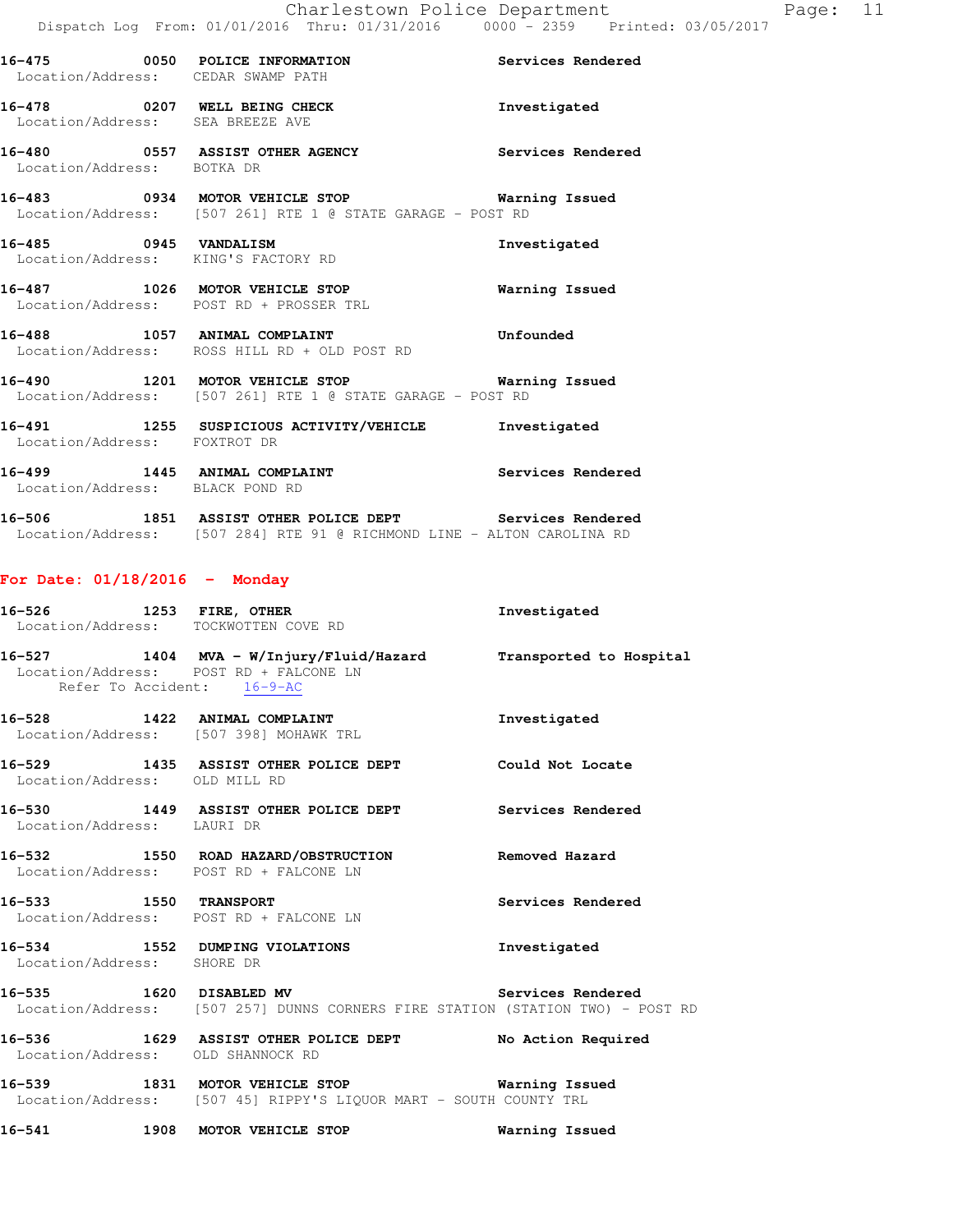Location/Address: [507 266] RTE 1 @ WILLOWS - POST RD

| 16–542   | 1914 MOTOR VEHICLE STOP                                     | Arrest (s) Made |
|----------|-------------------------------------------------------------|-----------------|
|          | Location/Address: [507 275] RTE 1 @ WESTERLY LINE - POST RD |                 |
|          | Refer To Arrest: 16-6-AR                                    |                 |
|          | Arrest: REID, ERIC E                                        |                 |
|          | Address: 315 HAMILTON ALLENTON RD N KINGSTOWN, RI           |                 |
| Age:     | 58                                                          |                 |
| Charges: | DRIVING AFTER DENIAL, SUS/REVOCATION-LICENSE                |                 |
|          |                                                             |                 |

**16-543 1926 TRANSPORT Services Rendered**  Location/Address: [507 275] RTE 1 @ WESTERLY LINE - POST RD

**16-546 2207 MOTOR VEHICLE STOP Warning Issued**  Location/Address: SOUTH COUNTY TRL + LAURI DR

**16-547 2224 SUSPICIOUS ACTIVITY/VEHICLE Unfounded**  Location/Address: OLD POST RD + TOCKWOTTEN COVE RD

### **For Date: 01/19/2016 - Tuesday**

**16-552 0056 MOTOR VEHICLE STOP Warning Issued**  Location/Address: SOUTH COUNTY TRL + HONEY LOCUST DR

**16-556 0353 ALARM, BURGLAR Building Checked/Secured**  Location/Address: [507 76] DOWNEY WEAVER POST - WHIPPLE DR

**16-560 0729 ALARM, BURGLAR False Alarm**  Location/Address: [507 742] WATCHAUG LN

**16-565 1125 ASSIST OTHER AGENCY Investigated**  Location/Address: TOADSTOOL KNL

**16-567 1148 SUSPICIOUS ACTIVITY/VEHICLE No Action Required**  Location/Address: HAWKSBILL WAY

**16-568 1240 ALARM, BURGLAR Building Checked/Secured**  Location/Address: [507 604] BESTWAY GAS STATION - POST RD

**16-569 1254 DISABLED MV Removed Hazard**  Location/Address: POST RD + EAST BEACH RD

**16-570 1325 FOUND/LOST PROPERTY Services Rendered**  Location/Address: LIISA DR

**16-571 1349 MOTOR VEHICLE STOP Warning Issued**  Location/Address: WEST BEACH RD

**16-573 1600 OFFICER WANTED Investigated**  Location/Address: PROSSER TRL Refer To Incident: 16-29-OF

16-575 1653 ALARM, BURGLAR **Building Checked/Secured** Location/Address: [507 680] MOHAWK TRL

**16-578 1823 MVA - Minor Investigated**  Location/Address: KLONDIKE RD Refer To Accident: 16-11-AC

**16-579 1902 DISABLED MV Services Rendered**  Location/Address: [507 100] RTE 1 @ FIORES - POST RD

**16-581 2147 ANIMAL COMPLAINT Investigated**  Location/Address: [507 865] ARNOLD FAMILY CABIN - KING'S FACTORY RD

## **For Date: 01/20/2016 - Wednesday**

**16-588 0209 POLICE INFORMATION Services Rendered**  Location/Address: [507 642] CHARLESTOWN POLICE DEPARTMENT - OLD POST RD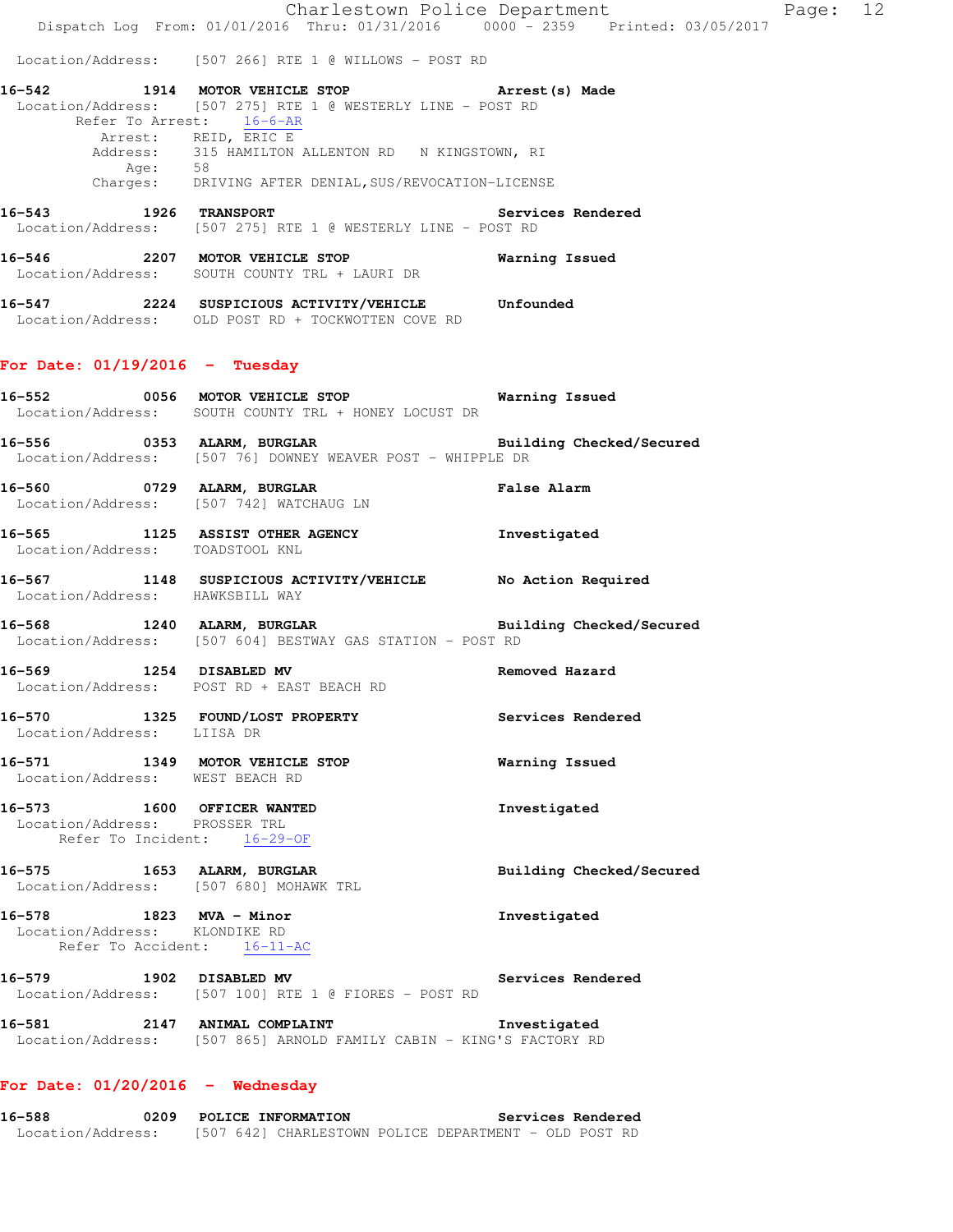| 16-590 0614 LARCENY<br>Location/Address: SAGAMORE DR | Refer To Incident: 16-30-OF                                                                                          | Investigated          |
|------------------------------------------------------|----------------------------------------------------------------------------------------------------------------------|-----------------------|
|                                                      | 16-591 0615 TRAFFIC CONTROL<br>Location/Address: POST RD + EAST BEACH RD                                             | No Action Required    |
| Location/Address: SAGAMORE DR                        | 16-593 0724 FOLLOW-UP INVESTIGATION Investigated                                                                     |                       |
|                                                      | 16-594 0823 MOTOR VEHICLE STOP No Action Required<br>Location/Address: [507 261] RTE 1 @ STATE GARAGE - POST RD      |                       |
| 16-595 0838 LARCENY<br>Location/Address: LAUREL RD   |                                                                                                                      | No Action Required    |
| 16-597 0933 LARCENY<br>Location/Address: PASTURE LN  | Refer To Incident: 16-31-OF                                                                                          | Report Taken          |
|                                                      | 16-598 1145 OFFICER WANTED<br>Location/Address: LAUREL RD                                                            | Investigated          |
| Location/Address: KLONDIKE RD                        | 16-600 1456 ASSIST CITIZEN                                                                                           | Investigated          |
|                                                      | 16-601   1525   FOLLOW-UP INVESTIGATION   Services Rendered Location/Address: SAGAMORE DR                            |                       |
|                                                      | 16-602 1559 TRAFFIC CONTROL<br>Location/Address: SOUTH COUNTY TRL + SHANNOCK RD                                      | Services Rendered     |
| Location/Address: SHANNOCK RD                        | 16-603 1608 MOTOR VEHICLE STOP                                                                                       | <b>Warning Issued</b> |
| Location/Address: KLONDIKE RD                        | 16-607 1709 FOLLOW-UP INVESTIGATION Could Not Locate                                                                 |                       |
|                                                      | 16-608 1732 MOTOR VEHICLE STOP<br>Location/Address: TAMANACO DR + POST RD                                            | <b>Warning Issued</b> |
| Location/Address: SHANNOCK RD                        | 16-609 1742 SEX OFFENSES<br>Refer To Incident: 16-32-OF                                                              | Investigated          |
| Location/Address: WEST WAY                           | 16-611 2141 WELL BEING CHECK                                                                                         | Investigated          |
| For Date: $01/21/2016$ - Thursday                    |                                                                                                                      |                       |
|                                                      | 16-618 0126 MOTOR VEHICLE STOP<br>Location/Address: POST RD + SOUTH COUNTY TRL                                       | Citation Issued       |
|                                                      | 16-622 0607 MOTOR VEHICLE STOP<br>Location/Address: FIORE'S - POST RD                                                | Warning Issued        |
|                                                      | 16-623 0624 MOTOR VEHICLE STOP<br>Location/Address: FIORE'S - POST RD                                                | Warning Issued        |
|                                                      | 16-624 0629 MOTOR VEHICLE STOP NO Action Required<br>Location/Address: [507 354] PAT'S POWER EQUIPMENT - OLD POST RD |                       |
|                                                      | 16-625 0639 MOTOR VEHICLE STOP<br>Location/Address: POST RD + PROSSER TRL                                            | Citation Issued       |

**16-626 0809 SUSPICIOUS ACTIVITY/VEHICLE Could Not Locate**  Vicinity of: [507 410] DUNKIN DONUTS - OLD POST RD

**16-628 1027 SUSPICIOUS ACTIVITY/VEHICLE Investigated**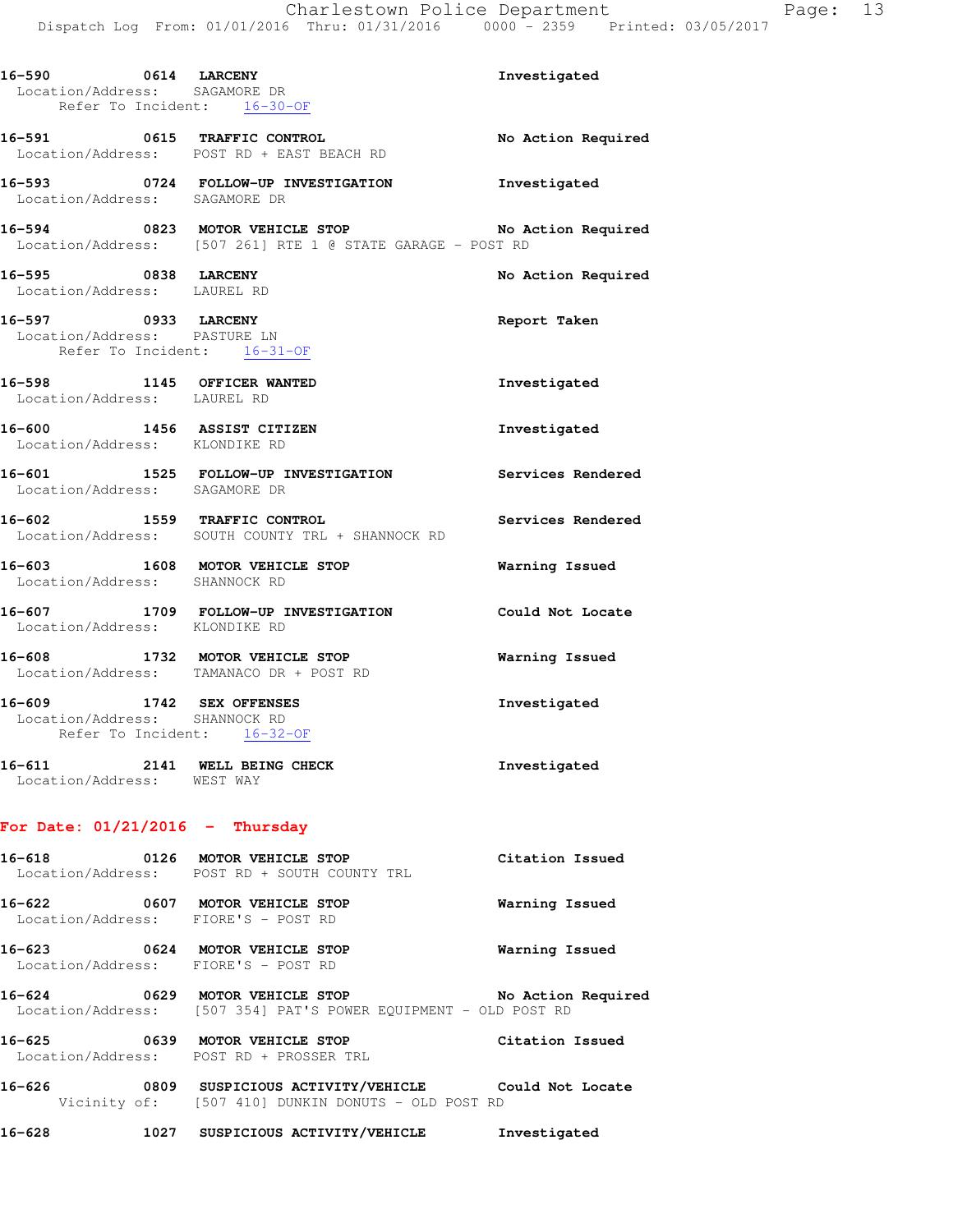Location/Address: OLD COACH RD

|                                                           | 16-629 1031 ASSIST OTHER POLICE DEPT<br>Location/Address: [507 682] OLD SHANNOCK RD | Services Rendered        |
|-----------------------------------------------------------|-------------------------------------------------------------------------------------|--------------------------|
| 16-631 1209 ALARM, BURGLAR                                | Location/Address: WORDEN'S POND RD                                                  | Building Checked/Secured |
| Location/Address: MADLIN AVE<br>Refer To Incident:        | 16-632 1213 POLICE INFORMATION<br>$16 - 33 - OF$                                    | Transported to Hospital  |
| Location/Address: LIISA DR                                | 16-635 1414 VIOLATION OF RO/NCO                                                     | No Action Required       |
| 16-636                                                    | 1509 TRAFFIC CONTROL<br>Location/Address: POST RD + WEST BEACH RD                   | Services Rendered        |
|                                                           | 16-637 1519 POLICE INFORMATION<br>Location/Address: SOUTH LEWIS ST                  | Services Rendered        |
| 16-638 1546 ALARM, BURGLAR<br>Location/Address: LAUREL RD |                                                                                     | No Action Required       |
|                                                           |                                                                                     |                          |

**16-639 1557 POLICE INFORMATION No Action Required**  Location/Address: [507 610] FROSTY DREW OBSERVATORY - PARK LN

| 16-640<br>1830 | WARRANT ARREST                               | Arrest (s) Made |
|----------------|----------------------------------------------|-----------------|
|                | Location/Address: MATUNUCK SCHOOLHOUSE RD    |                 |
|                | Refer To Arrest: 16-7-AR                     |                 |
|                | Arrest: WHITNEY, SCOT A                      |                 |
|                | Address: 85 KEITH DR CHARLESTOWN, RI         |                 |
| Age:           | 29                                           |                 |
| Charges:       | DRIVING AFTER DENIAL, SUS/REVOCATION-LICENSE |                 |
|                | BENCH WARRANT ISSUED FROM 4TH DISTRICT COURT |                 |

**16-642 2014 ASSIST OTHER POLICE DEPT Unfounded**  Location/Address: [507 642] CHARLESTOWN POLICE DEPARTMENT - OLD POST RD

| 16-643 | Location/Address: OLD POST RD | 2037 PSYCHOLOGICAL EMERGENCY                      | No Action Required |
|--------|-------------------------------|---------------------------------------------------|--------------------|
| 16–644 | 2059                          | MOTOR VEHICLE STOP<br>Location: RTE 1 @ NARROW LN | Citation Issued    |
| .      |                               |                                                   | .                  |

# **16-645 2213 ANIMAL COMPLAINT No Action Required**  Location/Address: [507 773] KING'S FACTORY RD

## **For Date: 01/22/2016 - Friday**

| 16-652            | 0723 | COMPLAINT                                    | Investigated |                          |  |
|-------------------|------|----------------------------------------------|--------------|--------------------------|--|
| Location/Address: |      | LAURI DR                                     |              |                          |  |
| 16-654            | 0831 | <b>COMPLAINT</b>                             |              | Taken/Refered to Other A |  |
| Location/Address: |      | [507 339] OUONOCHONTAUG POND - WEST BEACH RD |              |                          |  |

**16-655 0841 MVA - Minor Report Taken**  Location/Address: [507 9] BRENDA'S BEAUTY SALON - ALTON CAROLINA RD Refer To Accident: 16-12-AC

**16-656 0901 LARCENY No Action Required**  Location/Address: LIISA DR

**16-657 0921 WELL BEING CHECK Investigated**  Location/Address: [507 373] CROSS MILLS LIBRARY - OLD POST RD

**16-658 0930 TRANSPORT Taken/Refered to Other A**  Location/Address: [507 642] CHARLESTOWN POLICE DEPARTMENT - OLD POST RD

**16-659 1300 MOTOR VEHICLE STOP Warning Issued**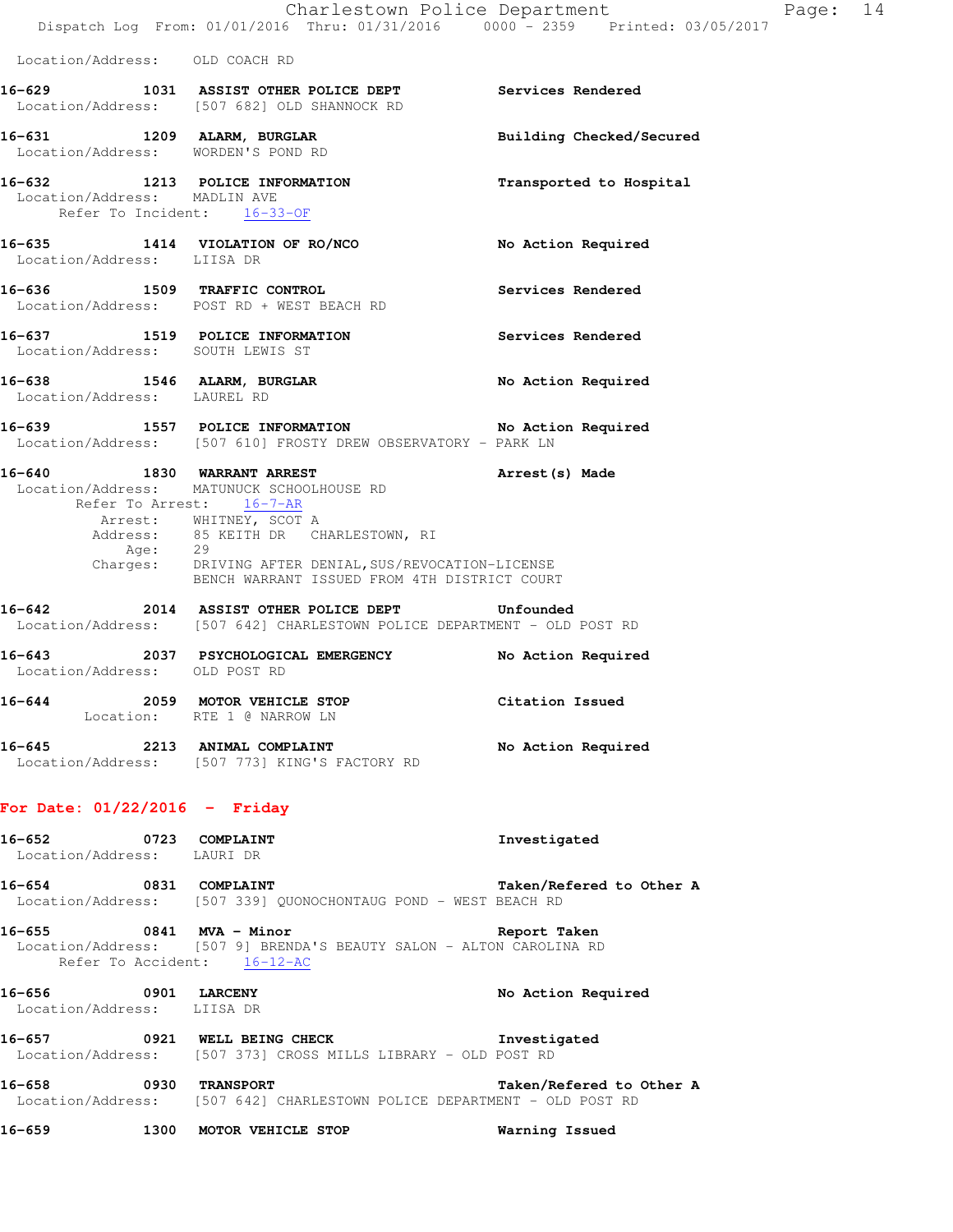#### Location/Address: [507 15] CASTLEROCK CONDOMINIUMS - CASTLE ROCK DR

**16-661 1439 ALARM, BURGLAR Building Checked/Secured**  Location/Address: WORDEN'S POND RD

**16-662 1512 MOTOR VEHICLE COMPLAINT No Action Required**  Location/Address: KING'S FACTORY RD

**16-664 1545 TRAFFIC CONTROL Services Rendered**  Location/Address: POST RD + PROSSER TRL

**16-668 1703 MOTOR VEHICLE COMPLAINT Peace Restored**  Location/Address: [507 373] CROSS MILLS LIBRARY - OLD POST RD Refer To Incident: 16-35-OF

**16-669 1734 ANNOYING PHONE CALLS Investigated**  Location/Address: [507 642] CHARLESTOWN POLICE DEPARTMENT - OLD POST RD

**16-670 1923 MOTOR VEHICLE STOP Warning Issued**  Location/Address: MATUNUCK SCHOOLHOUSE RD + RAM ISLAND RD

**16-671 1926 FOLLOW-UP INVESTIGATION Investigated**  Location/Address: ALTON CAROLINA RD

**16-673 2021 SUSPICIOUS ACTIVITY/VEHICLE Investigated**  Vicinity of: CARMICHAEL LN

**16-674 2130 FOLLOW-UP INVESTIGATION Investigated**  Location/Address: [507 642] CHARLESTOWN POLICE DEPARTMENT - OLD POST RD

**16-675 2156 MOTOR VEHICLE COMPLAINT Could Not Locate**  Location/Address: SOUTH COUNTY TRL + JACOB PERRY DR

**16-676 2255 DOMESTIC/Assault/Diso/Other Investigated**  Location/Address: GOOSEBERRY HILL Refer To Incident: 16-36-OF

**16-678 2329 SUSPICIOUS ACTIVITY/VEHICLE Investigated**  Location/Address: JOHNSON LN **16-679 2357 MOTOR VEHICLE STOP Investigated** 

Location/Address: WEST WAY

**For Date: 01/23/2016 - Saturday**

| 16-685 0844 ESCORT<br>Location/Address: LIISA DR         |                                                                                                                                   | Services Rendered |
|----------------------------------------------------------|-----------------------------------------------------------------------------------------------------------------------------------|-------------------|
| 16-686 1013 FIRE, OTHER<br>Location/Address: ARBUTUS TRL |                                                                                                                                   | Investigated      |
| Location/Address: KLONDIKE RD                            | 16-689 1056 ROAD HAZARD/OBSTRUCTION Services Rendered                                                                             |                   |
|                                                          | 16-690 1105 FIRE, OTHER 100 11 Investigated<br>Location/Address: [507 843] ATLANTIC MEDICAL GROUP - OLD POST RD                   |                   |
|                                                          | 16-691 1214 MVA - Minor<br>Location/Address: NARROW LN + OLD COACH RD                                                             | Could Not Locate  |
| Location/Address: EAST BEACH RD                          | 16-692 1239 SUSPICIOUS ACTIVITY/VEHICLE Investigated                                                                              |                   |
|                                                          | 16-693 1313 MVA - Minor Changes and Museum Services Rendered<br>Location/Address: [507 46] WASHINGTON TRUST COMPANY - OLD POST RD |                   |
| Location/Address: [507 721] LIISA DR                     | 16-694 1331 ALARM, BURGLAR                                                                                                        | Investigated      |
| $16 - 696$                                               | 1608 ROAD HAZARD/OBSTRUCTION Services Rendered                                                                                    |                   |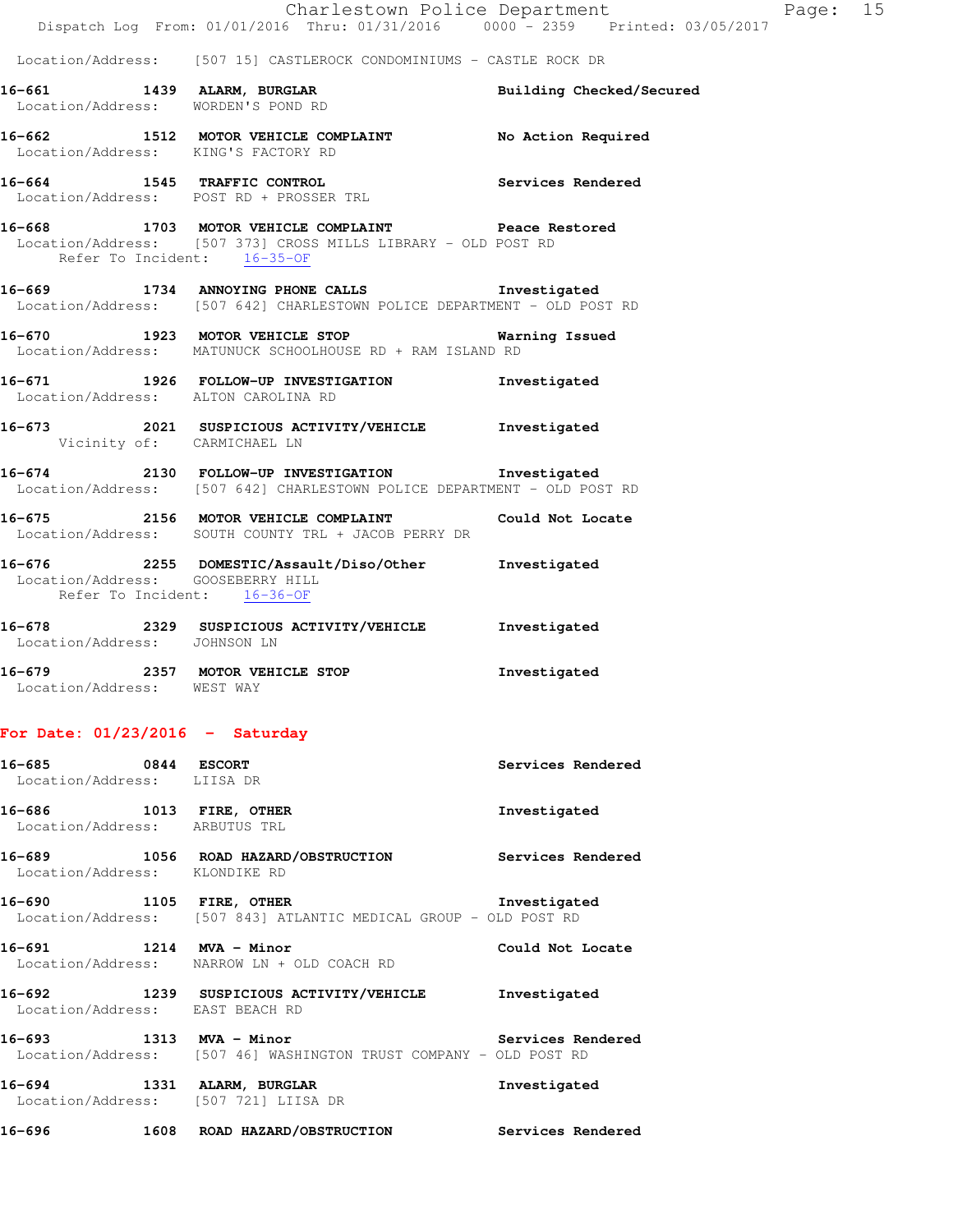#### Location/Address: KING'S FACTORY RD

- **16-697 1612 MVA Minor Services Rendered**  Location/Address: PROSSER TRL
- **16-699 1631 TRANSPORT Services Rendered**  Location/Address: DEEPWOODS DR
- 16-700 1830 ALARM, BURGLAR **Building Checked/Secured** Location/Address: [507 788] WEST END RD
- **16-701 1849 DISABLED MV No Action Required**  Location/Address: [507 26] CHARLESTOWN BREACHWAY - CHARLESTOWN BEACH RD
- **16-702 1859 SUSPICIOUS ACTIVITY/VEHICLE Services Rendered**  Location/Address: [507 604] BESTWAY GAS STATION - POST RD
- **16-703 2135 ANIMAL COMPLAINT Investigated**  Location/Address: KING'S FACTORY RD

#### **For Date: 01/24/2016 - Sunday**

- **16-709 0836 OFFICER WANTED Investigated**  Location/Address: BISCUIT CITY RD **16-710 0926 ASSIST OTHER POLICE DEPT Services Rendered**  Location/Address: LAURI DR
- **16-711 1440 DISABLED MV Removed Hazard**  Location/Address: OLD MILL RD
- **16-712 1553 SUSPICIOUS ACTIVITY/VEHICLE Unfounded**  Location/Address: WEST BEACH RD
- **16-713 1621 FOLLOW-UP INVESTIGATION Investigated**  Location/Address: KLONDIKE RD
- **16-715 1655 ROAD HAZARD/OBSTRUCTION Taken/Refered to Other A**  Location/Address: SOUTH COUNTY TRL + CAROLINA BACK RD
- **16-717 1930 MOTOR VEHICLE STOP Warning Issued**  Location/Address: [507 1] CHARLESTOWN TOWN HALL - SOUTH COUNTY TRL
- **16-720 1950 MOTOR VEHICLE STOP Warning Issued**  Location/Address: POST RD + WILDFLOWER RD
- **16-721 2043 MOTOR VEHICLE STOP Warning Issued**  Location/Address: [507 275] RTE 1 @ WESTERLY LINE - POST RD
- **16-722 2248 POLICE INFORMATION No Action Required**  Location/Address: OLD POST RD

### **For Date: 01/25/2016 - Monday**

| 16–736            | 0917 VANDALISM |  |  |                                        | Investigated |
|-------------------|----------------|--|--|----------------------------------------|--------------|
| Location/Address: |                |  |  | [507 357] K&S PIZZA - CAROLINA BACK RD |              |

**16-737 0923 FOLLOW-UP INVESTIGATION Investigated**  Location/Address: CAROLINA BACK RD **16-739 1059 ALARM, BURGLAR Building Checked/Secured**  Location/Address: SUNSET DR **16-740 1108 MOTOR VEHICLE STOP Warning Issued**  Location/Address: WEST BEACH RD + CENTRAL ST **16-742 1336 ASSIST OTHER POLICE DEPT Services Rendered**  Location/Address: [507 772] PECKHAM HOLLOW RD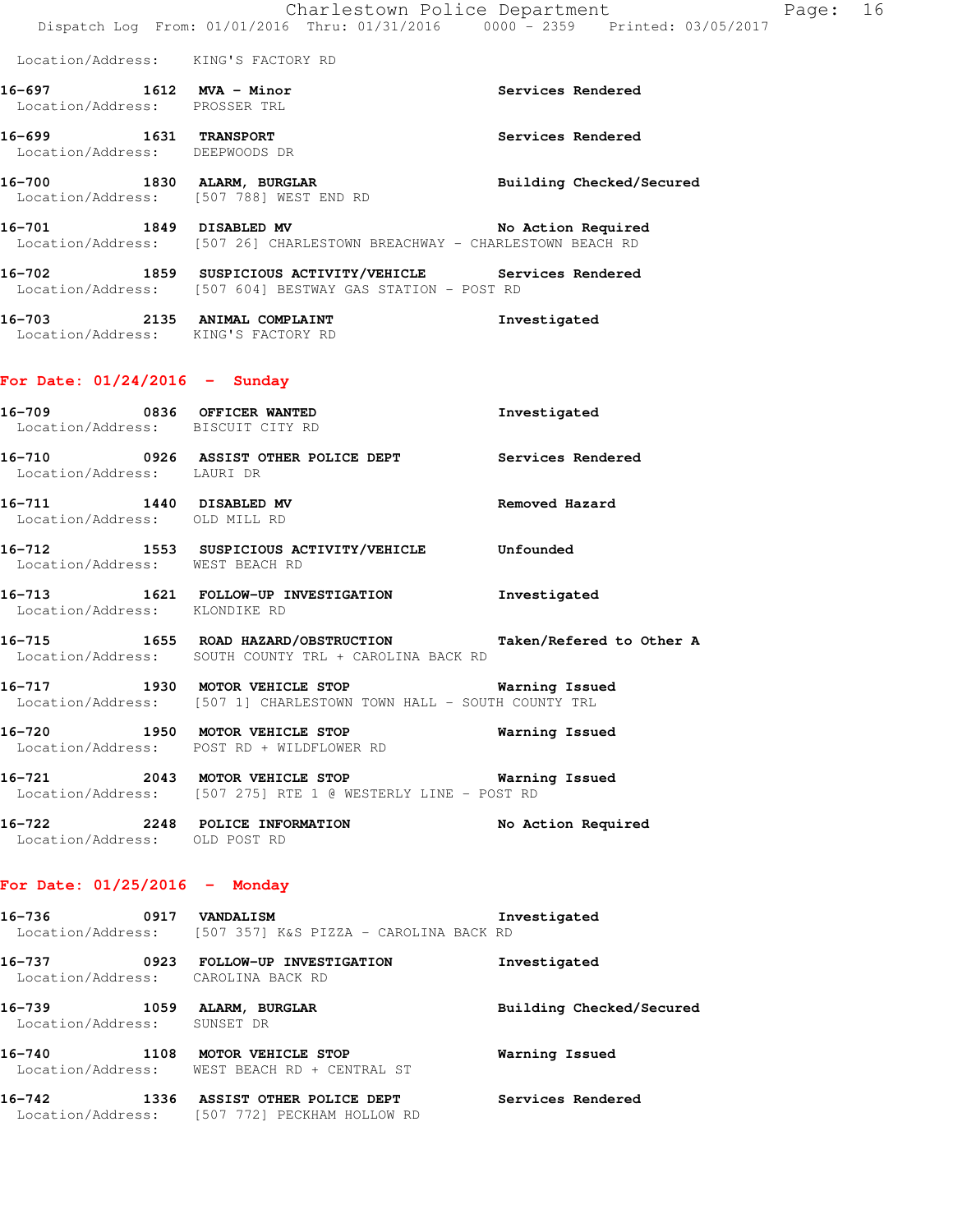|  | Report Taken                                                                                                                                                                                                                                                                                                                                                                                                                                                                                                                                                                                                                                                                                                                                                                                                                                                                                                          |
|--|-----------------------------------------------------------------------------------------------------------------------------------------------------------------------------------------------------------------------------------------------------------------------------------------------------------------------------------------------------------------------------------------------------------------------------------------------------------------------------------------------------------------------------------------------------------------------------------------------------------------------------------------------------------------------------------------------------------------------------------------------------------------------------------------------------------------------------------------------------------------------------------------------------------------------|
|  | Services Rendered                                                                                                                                                                                                                                                                                                                                                                                                                                                                                                                                                                                                                                                                                                                                                                                                                                                                                                     |
|  |                                                                                                                                                                                                                                                                                                                                                                                                                                                                                                                                                                                                                                                                                                                                                                                                                                                                                                                       |
|  | Services Rendered                                                                                                                                                                                                                                                                                                                                                                                                                                                                                                                                                                                                                                                                                                                                                                                                                                                                                                     |
|  | Services Rendered                                                                                                                                                                                                                                                                                                                                                                                                                                                                                                                                                                                                                                                                                                                                                                                                                                                                                                     |
|  | Services Rendered                                                                                                                                                                                                                                                                                                                                                                                                                                                                                                                                                                                                                                                                                                                                                                                                                                                                                                     |
|  | Warning Issued                                                                                                                                                                                                                                                                                                                                                                                                                                                                                                                                                                                                                                                                                                                                                                                                                                                                                                        |
|  | Warning Issued                                                                                                                                                                                                                                                                                                                                                                                                                                                                                                                                                                                                                                                                                                                                                                                                                                                                                                        |
|  | 16-743 1417 MOTOR VEHICLE COMPLAINT Citation Issued<br>Location/Address: POST RD<br>16-744 1518 SUSPICIOUS ACTIVITY/VEHICLE Services Rendered<br>Location/Address: [507 252] GENERAL STANTON INN - OLD POST RD<br>16-746 1652 OFFICER WANTED<br>Location/Address: ROSS HILL RD<br>Refer To Incident: 16-37-OF<br>16-748 1742 ASSIST OTHER POLICE DEPT<br>Location/Address: [507 772] PECKHAM HOLLOW RD<br>16-749 1754 SUSPICIOUS ACTIVITY/VEHICLE Services Rendered<br>Location/Address: OLD POST RD + GENWOOD DR<br>16-750 1907 CIVIL MATTER<br>Location/Address: LAURI DR<br>16-751 1927 TRAFFIC CONTROL<br>Location/Address: SOUTH COUNTY TRL + SHANNOCK RD<br>16-752 1957 DISABLED MV<br>Location/Address: POST RD + KING'S FACTORY RD<br>16-754 2119 MOTOR VEHICLE STOP<br>Location/Address: POST RD + KING'S FACTORY RD<br>16-755 2122 MOTOR VEHICLE STOP<br>Location/Address: OLD POST RD + TOCKWOTTEN COVE RD |

**16-758 2347 ANIMAL COMPLAINT Unfounded**  Location/Address: THOMAS ST

# **For Date: 01/26/2016 - Tuesday**

|                                                       | 16-764 0612 TRAFFIC CONTROL 16-764 No Action Required<br>Location/Address: [507 226] QUONOCHONTAUG GRANGE - POST RD                                                               |                          |
|-------------------------------------------------------|-----------------------------------------------------------------------------------------------------------------------------------------------------------------------------------|--------------------------|
|                                                       | 16-768 1013 COMPLAINT<br>Location/Address: ROCKY ACRES DR                                                                                                                         | Investigated             |
|                                                       | 16-770 1301 MOTOR VEHICLE STOP<br>Location/Address: POST RD + KING'S FACTORY RD                                                                                                   | Warning Issued           |
| Location/Address: MADLIN AVE                          | 16-771 1316 WARRANT ARREST<br>Refer To Arrest: 16-8-AR<br>Arrest: RUMRILL, CARL A<br>Address: 7 MADLIN AVE CHARLESTOWN, RI<br>Age: 74<br>Charges: DOMESTIC-SIMPLE ASSAULT/BATTERY | Taken/Refered to Other A |
| 16-774 1456 TRANSPORT<br>Location/Address: MADLIN AVE |                                                                                                                                                                                   | Services Rendered        |
|                                                       | 16-775 1553 SUSPICIOUS ACTIVITY/VEHICLE Services Rendered<br>Location/Address: [507 208] HITCHING POST - POST RD                                                                  |                          |
|                                                       | 16-776 1605 MOTOR VEHICLE STOP<br>Location/Address: BUCKEYE BROOK RD + ROSS HILL RD                                                                                               | Warning Issued           |
| Location/Address: TOADSTOOL KNL                       | 16-777 1625 POLICE INFORMATION Services Rendered                                                                                                                                  |                          |
|                                                       | 16-778 1707 MVA - Minor<br>Location/Address: [507 80] FANTASTIC UMBRELLA FACTORY - OLD POST RD<br>Refer To Accident: 16-13-AC                                                     | Report Taken             |

**16-780 1838 DOMESTIC/Assault/Diso/Other Investigated**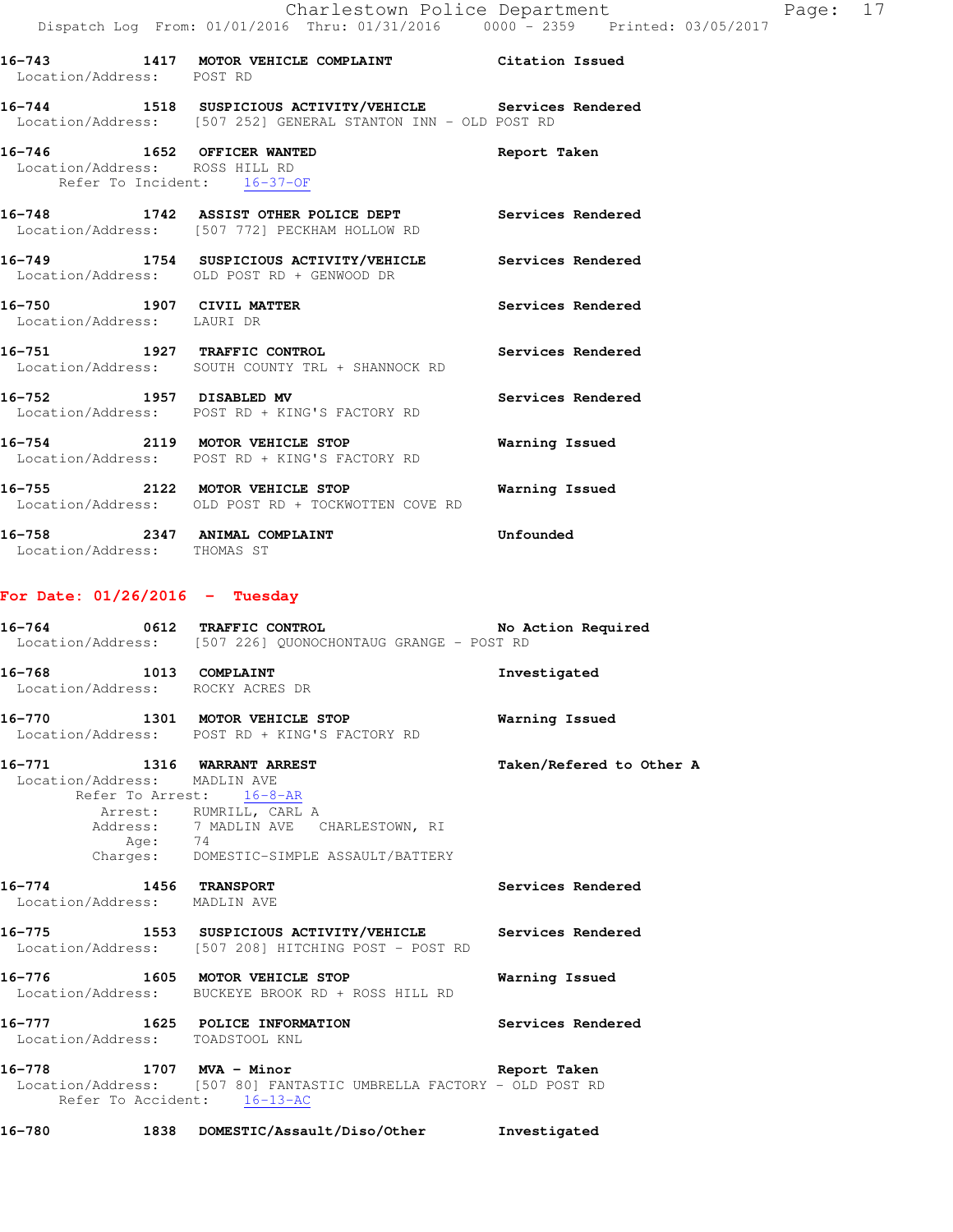|                                                          | Dispatch Log From: 01/01/2016 Thru: 01/31/2016 0000 - 2359 Printed: 03/05/2017                                                                             |                          |
|----------------------------------------------------------|------------------------------------------------------------------------------------------------------------------------------------------------------------|--------------------------|
|                                                          | Location/Address: [507 228] PHIL & ANN'S SUNSET MOTEL - OLD POST RD                                                                                        |                          |
| Location/Address: OLD POST RD                            | 16-782 1930 ASSIST OTHER POLICE DEPT Services Rendered                                                                                                     |                          |
| Location/Address: JOHNSON LN                             | 16-783 1958 WELL BEING CHECK 1 Investigated                                                                                                                |                          |
|                                                          | 16-784 2006 ALARM, BURGLAR BURGER Building Checked/Secured<br>Location/Address: [507 604] BESTWAY GAS STATION - POST RD                                    |                          |
| For Date: $01/27/2016$ - Wednesday                       |                                                                                                                                                            |                          |
|                                                          | 16-798       0829  MOTOR VEHICLE STOP           Warning Issued<br>Location/Address: POST RD + EAST BEACH RD                                                |                          |
|                                                          | 16-802 1644 MOTOR VEHICLE STOP No Action Required<br>Location/Address: [507 258] RTE 1 @ SOUTH KINGSTOWN LINE - POST RD                                    |                          |
|                                                          | 16-803 1726 MOTOR VEHICLE STOP 6 Warning Issued<br>Vicinity of: [507 45] RIPPY'S LIQUOR MART - SOUTH COUNTY TRL                                            |                          |
|                                                          | 16-804 1742 TRAFFIC CONTROL<br>Location/Address: POST RD + PROSSER TRL                                                                                     | Services Rendered        |
|                                                          | 16-806 1826 DOMESTIC/Assault/Diso/Other Arrest(s) Made<br>Location/Address: [507 228] PHIL & ANN'S SUNSET MOTEL - OLD POST RD<br>Refer To Arrest: 16-10-AR |                          |
|                                                          | Arrest: BOUTWELL, MELISSA A<br>Address: 314B CHURCH ST RICHMOND, RI<br>Age: 22<br>Charges: DOMESTIC-DISORDERLY CONDUCT                                     |                          |
|                                                          | Refer To Arrest: 16-9-AR                                                                                                                                   |                          |
| Age: 20                                                  | Arrest: KEENER, SHANE<br>Address: 128 ARCADIA RD RICHMOND, RI<br>Charges: DOMESTIC-DISORDERLY CONDUCT                                                      |                          |
| Location/Address: POND SHORE DR                          | 16-807 1845 ALARM, BURGLAR BURGLAR Building Checked/Secured                                                                                                |                          |
| 16-808                                                   | 2130 ASSIST CITIZEN<br>Location/Address: [507 451] SOUTH COUNTY COMMUNITY ACTION - SOUTH COUNTY TRL                                                        | Could Not Locate         |
| 16-810 2309 ESCORT<br>Location/Address: SOUTH NIANTIC DR |                                                                                                                                                            | Services Rendered        |
| For Date: $01/28/2016$ - Thursday                        |                                                                                                                                                            |                          |
| Location/Address: POST RD + BEND RD                      | 16-818 0617 MOTOR VEHICLE STOP                                                                                                                             | Warning Issued           |
|                                                          | 16-819 0645 MOTOR VEHICLE STOP<br>Location/Address: POST RD + SOUTH COUNTY TRL                                                                             | Warning Issued           |
| 16-821 0909 TRANSPORT                                    | Location/Address: [507 642] CHARLESTOWN POLICE DEPARTMENT - OLD POST RD                                                                                    | Taken/Refered to Other A |
| 16-822                                                   | 0924 SUSPICIOUS ACTIVITY/VEHICLE Investigated<br>Location/Address: [507 275] RTE 1 @ WESTERLY LINE - POST RD                                               |                          |
| 16-824 1301 ESCORT<br>Location/Address: SOUTH NIANTIC DR |                                                                                                                                                            | Services Rendered        |
| 16-826                                                   | 1322 SUSPICIOUS ACTIVITY/VEHICLE Tnvestigated<br>Location/Address: [507 552] OLD COACH RD                                                                  |                          |
| 16-828 1531 ESCORT<br>Location/Address: LIISA DR         |                                                                                                                                                            | Services Rendered        |
|                                                          |                                                                                                                                                            |                          |

Charlestown Police Department Page: 18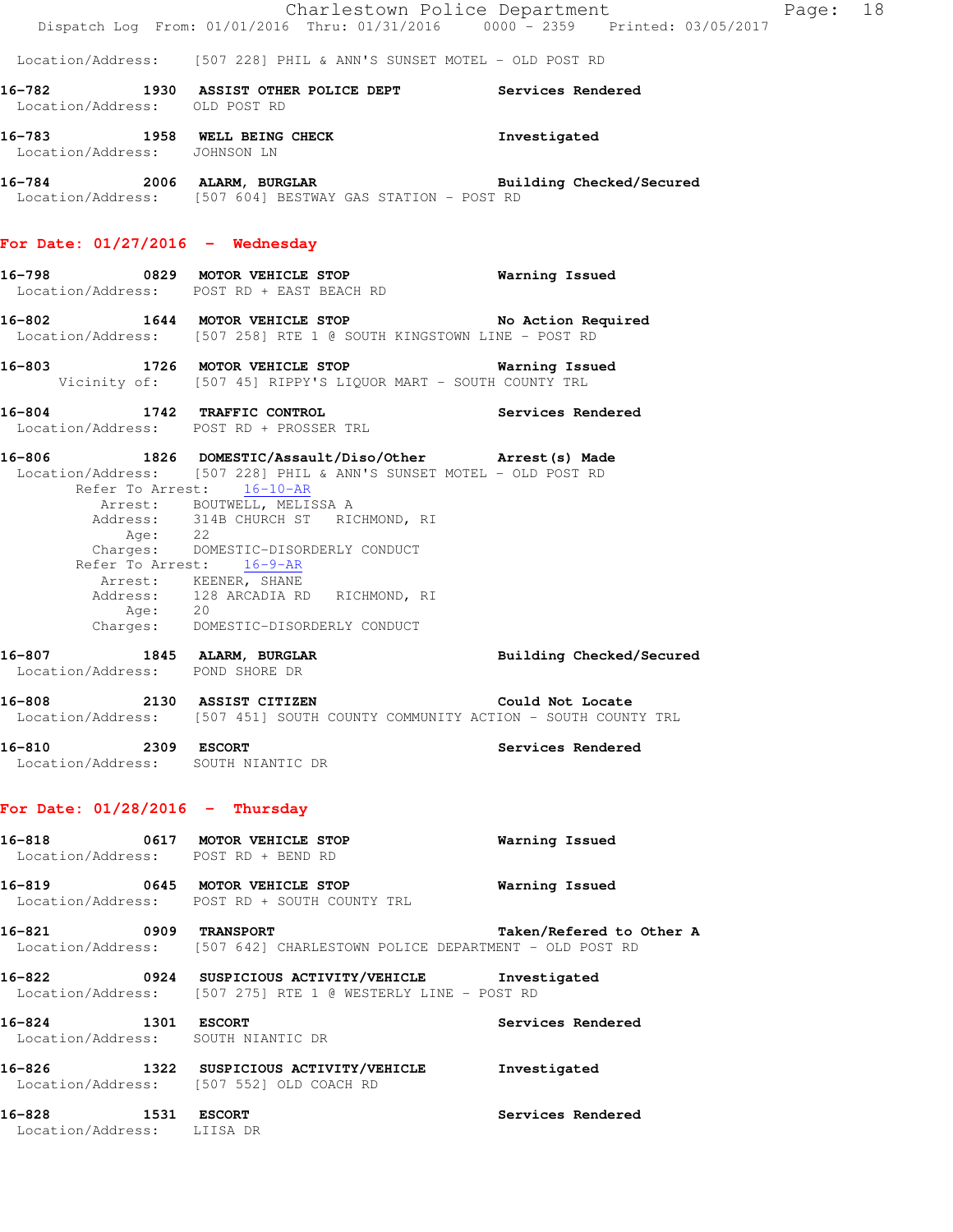**16-830 1541 ANNOYING PHONE CALLS No Action Required** 

**16-832 1642 FOLLOW-UP INVESTIGATION Investigated** 

Location/Address: WEST BEACH RD

|                                                                                         | Location/Address: [507 228] PHIL & ANN'S SUNSET MOTEL - OLD POST RD                                                      |                          |
|-----------------------------------------------------------------------------------------|--------------------------------------------------------------------------------------------------------------------------|--------------------------|
| $16-833$ 1709 BURGLARY (B & E)<br>Location/Address: SOUTH LEWIS ST                      | Refer To Incident: 16-38-OF                                                                                              | Report Taken             |
|                                                                                         | 16-836 2205 TRAFFIC CONTROL<br>Location/Address: SOUTH COUNTY TRL + LAURI DR                                             | No Action Required       |
| For Date: $01/29/2016$ - Friday                                                         |                                                                                                                          |                          |
|                                                                                         | 16-837 0012 MOTOR VEHICLE STOP<br>Location: [507 263] RTE 1 @ TOURIST INFO                                               | Warning Issued           |
|                                                                                         | 16-840 0254 POLICE INFORMATION<br>Location/Address: [507 642] CHARLESTOWN POLICE DEPARTMENT - OLD POST RD                | Services Rendered        |
|                                                                                         | 16-847 1013 ASSIST CITIZEN<br>Location/Address: [507 448] OLD POST RD                                                    | Services Rendered        |
|                                                                                         | 16-849 1106 MOTOR VEHICLE STOP<br>Location/Address: POST RD + TAMANACO DR                                                | Citation Issued          |
|                                                                                         | 16-850 1108 ASSIST CITIZEN Services Rendered<br>Location/Address: [507 31] BLUE SHUTTERS BEACH - EAST BEACH RD           |                          |
|                                                                                         | 16-851 1139 MOTOR VEHICLE STOP<br>Location/Address: POST RD + SOUTH COUNTY TRL                                           | <b>Warning Issued</b>    |
| 16-852 1255 ANIMAL COMPLAINT<br>Location/Address: EAST BEACH RD                         |                                                                                                                          | Investigated             |
| Location/Address: CARMICHAEL LN<br>Refer To Incident: 16-39-OF                          | 16-854 1342 DCYF INVESTIGATION                                                                                           | Investigated             |
|                                                                                         | 16-858 1522 MOTOR VEHICLE STOP 1997 Warning Issued<br>Location/Address: [507 270] RTE 1 @ BURLINGAME - POST RD           |                          |
|                                                                                         | 16-860 1533 MOTOR VEHICLE STOP <b>STOP</b> Warning Issued<br>Location/Address: [507 269] RTE 1 @ DRIVING RANGE - POST RD |                          |
| 16-861 1608 MVA - Minor<br>Location/Address: SHANNOCK RD<br>Refer To Accident: 16-14-AC |                                                                                                                          | Report Taken             |
| $16 - 862$<br>Location/Address: [507 809] CEDAR RD                                      | 1628 SUSPICIOUS ACTIVITY/VEHICLE                                                                                         | Building Checked/Secured |
| 16-863 1819 MOTOR VEHICLE STOP<br>Location/Address: POST RD + NARROW LN                 |                                                                                                                          | Warning Issued           |
| 16-864 1900 ALARM, BURGLAR                                                              | Location/Address: [507 611] FROSTY DREW NATURE CENTER - PARK LN                                                          | <b>False Alarm</b>       |

## **For Date: 01/30/2016 - Saturday**

| 16-867            | 0338 | WELL BEING CHECK                                 | Transported to Hospital |
|-------------------|------|--------------------------------------------------|-------------------------|
| Location/Address: |      | GENERAL STANTON LN                               |                         |
| 16-871            | 0948 | <b>TRAFFIC CONTROL</b>                           | Services Rendered       |
| Location/Address: |      | [507 258] RTE 1 @ SOUTH KINGSTOWN LINE - POST RD |                         |

**16-875 1356 MOTOR VEHICLE STOP Warning Issued**